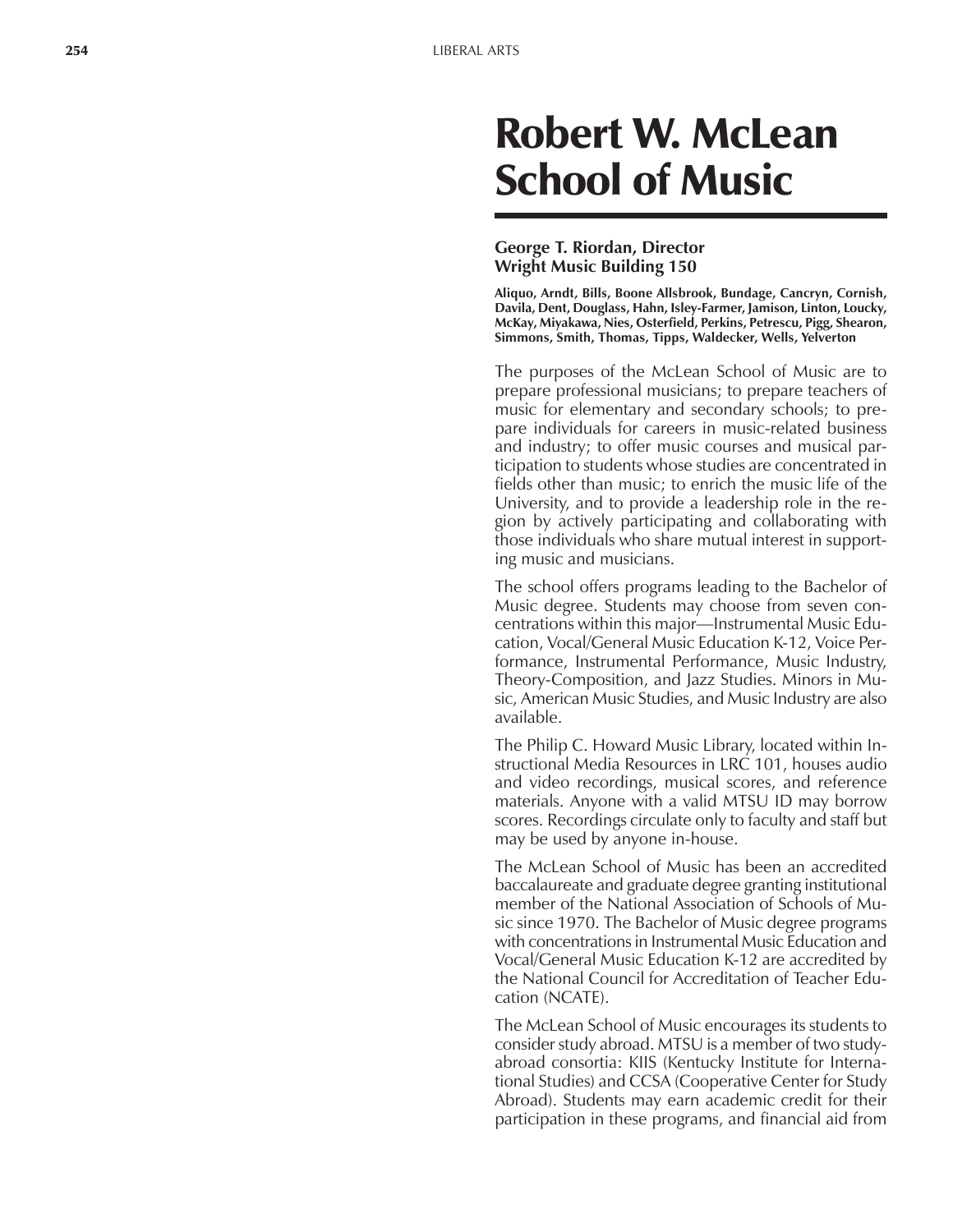MTSU may be used for them. Interested students should contact the Study Abroad Office, (615) 898-5179, and check the consortia Web sites at www.kiis.org and www.nku.edu/ccsa.

# **Requirements for Admission to the Bachelor of Music Degree**

To be admitted into the Bachelor of Music degree program, all entering students must pass an audition before the faculty on their major instrument or voice. Students who do not pass the audition may be allowed, at the discretion of the faculty, to enroll in private music lessons or class instruction for one semester only. At the end of the semester the student must re-audition for admission into the program.

In addition, all prospective new or transfer undergraduate majors and minors are required to take the *Music Theory and Aural Skills Diagnostic Exam* to determine appropriate placement in the music theory program. For additional information and to schedule a time for the exam, contact the McLean School of Music Office, Wright Music Building, Room 150, (615) 898-2469. Students may not enroll in any music theory course until the exam is taken.

Students seeking a Bachelor of Music degree should refer to *The McLean School of Music Undergraduate Student Handbook* that serves as the official document of the school concerning specific additional degree requirements and school policies and procedures. It is essential that all music majors consult their advisors each semester.

**Curricular listings include General Education requirements in Communication, History, Humanities and/or Fine Arts, Mathematics, Natural Sciences, and Social/Behavioral Sciences categories as outlined on pages 60-63.**

#### **All Bachelor of Music Concentrations Require the Following:**

**General Education Requirements - 41 hours**

#### **Music Core Curriculum - 26 hours**

|  | MUS 1010 Recital Attendance (6 semesters) | 0 credit  |
|--|-------------------------------------------|-----------|
|  | MUTH 1110 Theory and Aural Skills I       | 4 credits |
|  | MUTH 1120 Theory and Aural Skills II      | 4 credits |
|  | MUHL 1610 Music History I                 | 2 credits |
|  | MUHL 1620 Music History II                | 2 credits |
|  | MUTH 2110 Theory and Aural Skills III     | 3 credits |
|  | MUTH 2120 Theory and Aural Skills IV      | 3 credits |
|  | MUHL 2610 Music History III               | 2 credits |
|  | MUHL 2620 Music History IV                | 2 credits |
|  | MUTH 4130 Instrumentation                 | 2 credits |
|  | MUS 3140 Basic Conducting                 | 2 credits |
|  |                                           |           |

*All music majors must take class piano or private piano instruction until they pass the piano proficiency examination prescribed by their degree programs. Students should see their advisors for details.*

**Students must earn a grade of C- or higher in MUTH 1110, 1120, 2110, 2120 (music theory sequence) and MUHL 1610, 1620, 2610, 2620 (music history sequence).**

# **Teacher Licensure**

Students seeking a license to teach music in the public schools must complete (1) a major in Music following the concentration in either Instrumental Music Education or Vocal/General Music Education K-12, (2) minor in Secondary Education, (3) the General Education Program, and (4) additional teacher licensure requirements. Students must contact a Secondary Education minor advisor for additional details and requirements relating to Teacher Licensure (see page 188).

*NOTE: The Secondary Education minor has been revised. Please see page 193 and contact the Educational Leadership Department for information.*

# **Jury Examinations**

All music majors and minors are required to participate in jury examinations in their primary performing areas. Nonmusic majors registered for private lessons may be required to perform a jury examination at the discretion of the instructor. Jury examinations are held to measure the student's progress at the conclusion of each semester. Those students who have presented and passed their senior recitals during the semester may be excused from jury examinations.

# **Concentrations in Music**

Students majoring in Music must pursue one of seven concentrations. Requirements for each concentration follow:

#### **Concentration 1: Instrumental Music Education**

|                  |                       | MUED 1310 Woodwinds I                                    |                |  |
|------------------|-----------------------|----------------------------------------------------------|----------------|--|
| mued             |                       | 1320 Percussion I                                        |                |  |
| <b>MUED 1330</b> |                       | - Brass I                                                |                |  |
|                  |                       | MUED 1410 Strings I                                      |                |  |
|                  |                       | MUS 1530 Class Piano I*                                  |                |  |
|                  |                       | MUS 1540 Class Piano II*                                 |                |  |
|                  |                       | MUED 2000 Philosophy and Introduction to Music Education | $\overline{2}$ |  |
|                  |                       | MUED 2320 Instrumental Music Lab $(1+1)$                 | $\overline{2}$ |  |
|                  |                       | MUED 3230 Instrumental Materials                         | 3              |  |
|                  |                       | MUED 3250 Marching Band Techniques                       | $\overline{2}$ |  |
|                  |                       | MUED 3310 Woodwinds II                                   | 1              |  |
|                  |                       | MUED 3320 Percussion II                                  | 1              |  |
| MUED 3330        |                       | - Brass II                                               |                |  |
|                  |                       | MUED 3350 Strings II                                     | 1              |  |
|                  |                       | MUEN 3--- Ensembles**                                    | 9              |  |
|                  |                       | MUAP 2--- Private Instruction                            | 4              |  |
|                  |                       | MUAP 4--- Private Instruction                            | 3              |  |
|                  |                       | MUPD 3050 Jazz Pedagogy                                  | $\overline{2}$ |  |
|                  |                       | MUS 3150 Advanced Instrumental Conducting                | $\overline{2}$ |  |
|                  |                       | MUAP 4800 Partial Senior Recital                         |                |  |
|                  | <b>SUBTOTAL</b><br>40 |                                                          |                |  |

*\*Not required if piano major instrument*

#### **\*\*Ensembles**

**Primary Instrument: Brass, Woodwind, Percussion 3 hours from:** MUEN 3100 **4 hours from:** MUEN 3110, 3120, 3300 **1 hour from:** MUEN 3200, 3210, 3220, 3230, 3260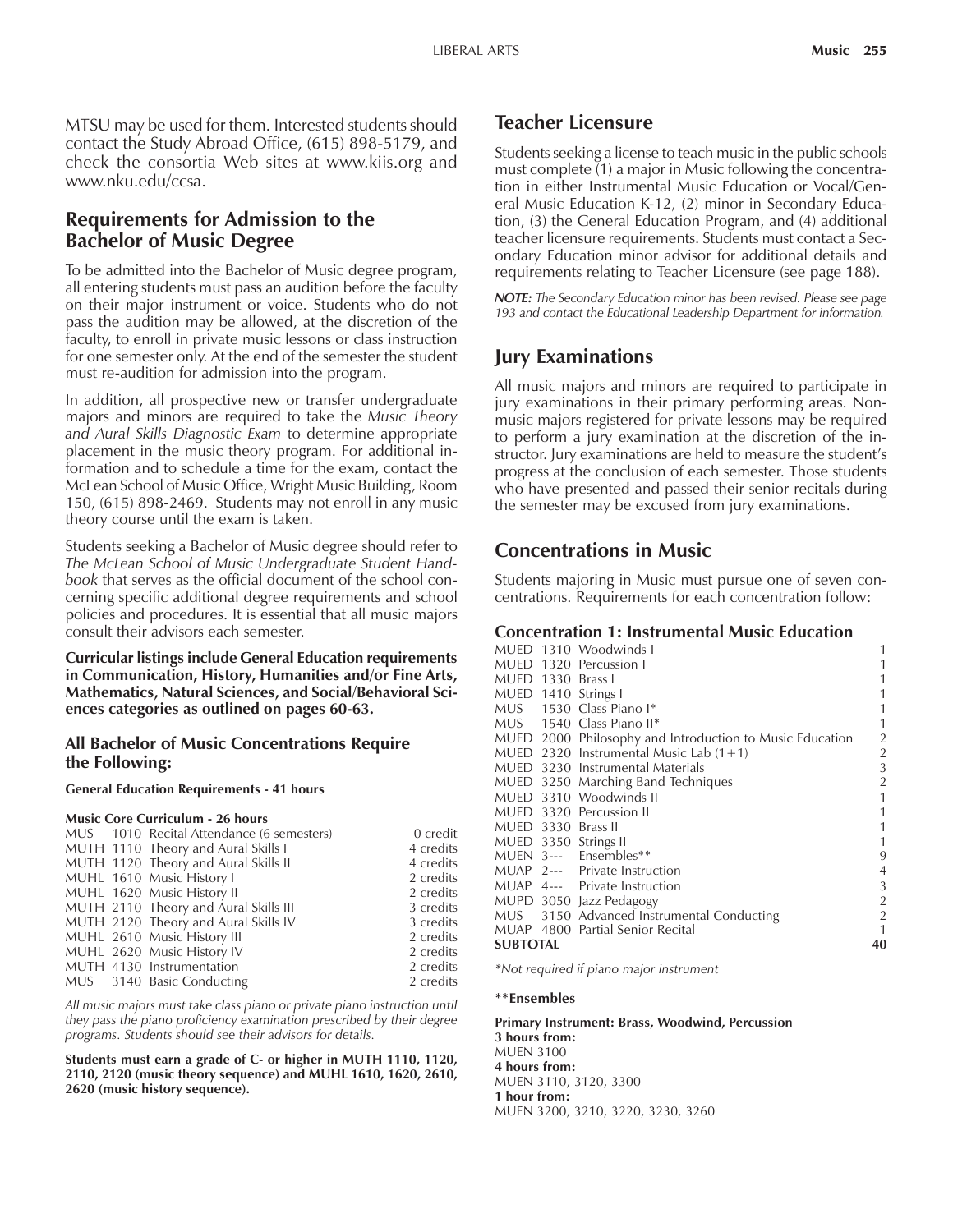**1 hour from:** MUEN 3--- (elective ensemble)

#### **Primary Instrument: Orchestral Strings**

**5 hours from:** MUEN 3300 **2 hours from:** MUEN 3700, 3740 **1 hour from:** MUEN 3200, 3210, 3220, 3230, 3260 **1 hour from:** MUEN 3--- (elective ensemble)

#### **Primary Instrument: Piano 4 hours from:** MUEN 3000 **2 hours from:** MUEN 3730 **3 hours from:** MUEN 3--- (elective ensemble)

#### **Primary Instrument: Guitar**

**4 hours from:** MUEN 3720 **2 hours from:** MUEN 3200, 3210, 3220, 3230, 3260 **3 hours from:** MUEN 3--- (elective ensemble)

#### **Secondary Education Minor**

The Secondary Education minor has been revised. Please see page 193 and contact the Educational Leadership Department for information.

#### **Concentration 2: Vocal/General Music Education**

|        |                       | MUS 1530 Class Piano I*                                   | 1              |
|--------|-----------------------|-----------------------------------------------------------|----------------|
|        |                       | MUS 1540 Class Piano II*                                  | 1              |
|        |                       | MUED 2310 Choral Music Lab $(1+1)$                        | $\overline{2}$ |
|        |                       | MUED 2000 Philosophy and Introduction to Music Education  | $\frac{2}{2}$  |
|        |                       | MUED 2010 Introduction to Wind and String Instruments     |                |
|        |                       | MUPD 2180 Diction for Singers I (English and Latin)       | $\overline{2}$ |
|        |                       | MUED 2210 Instrumental Techniques for Music Classroom     | $\overline{2}$ |
|        |                       | MUS 2530 Class Piano III                                  | $\mathbf{1}$   |
|        |                       | MUS 2540 Class Piano IV                                   | 1              |
|        |                       | MUS 3160 Advanced Choral Conducting                       | 2              |
|        |                       | MUED 3190 General Music in the Middle and Senior          |                |
|        |                       | High School                                               | $\overline{2}$ |
|        |                       | MUED 3200 Music in the Elementary Grades for Music Majors | 3              |
| mued - |                       | 3220 Choral Music in the Middle and Senior                |                |
|        |                       | High School                                               | 2              |
|        |                       | MUEN 3--- Ensembles**                                     | 9              |
|        |                       | MUAP 2371 Private Instruction-Voice                       | $\overline{4}$ |
|        |                       | MUAP 4371 Private Instruction-Voice                       | 3              |
|        |                       | MUAP 4800 Partial Senior Recital                          | 1              |
|        | <b>SUBTOTAL</b><br>40 |                                                           |                |

*\*Not required if piano major instrument*

#### **\*\*Ensembles**

**Primary Instrument: Piano**

**3 hours from:** MUEN 3000 **2 hours from:** MUEN 3730 **4 hours from:** MUEN 3200, 3210, 3220, 3230, 3260

#### **Primary Instrument: Voice 5 hours from:**

MUEN 3200, 3230 **2 hours from:** MUEN 3210, 3220 **2 hours from:** MUEN 3--- (elective ensemble)

#### **Primary Instrument: Organ**

**3 hours from:** MUEN 3000 **2 hours from:** MUEN 3730 **4 hours from:** MUEN 3200, 3210, 3220, 3230, 3260

#### **Primary Instrument: Guitar**

**3 hours from:** MUEN 3200, 3210, 3220, 3230, 3260 **5 hours from:** MUEN 3720 **1 hour from:** MUEN 3--- (elective ensemble)

#### **Secondary Education Minor**

The Secondary Education minor has been revised. Please see page 193 and contact the Educational Leadership Department for information.

#### **Concentration 3: Voice Performance**

| MUS 1540 Class Piano II                             | 2              |
|-----------------------------------------------------|----------------|
|                                                     |                |
| MUPD 2180 Diction for Singers I (English and Latin) |                |
| MUPD 2190 Diction for Singers II (Italian)          | $\overline{2}$ |
| MUS 2530 Class Piano III                            | 1              |
| MUS 2540 Class Piano IV                             | 1              |
| MUAP 3800 Junior Recital                            | 1              |
| MUTH 4110 Form and Analysis                         | 3              |
| MUPD 2200 Diction for Singers III (German)          | $\overline{2}$ |
| MUPD 2210 Diction for Singers IV (French)           | 2              |
| MUPD 4310 Vocal Pedagogy                            | 2              |
| MUHL 4710 Vocal Literature                          | 3              |
| MUEN 3--- Ensembles**                               | 7              |
| MUAP 2372 Private Instruction-Voice                 | 8              |
| MUAP 4373 Private Instruction-Voice                 | 12             |
| Foreign Language***                                 | 3              |
| MUAP 4900 Senior Recital                            | 2              |
| <b>SUBTOTAL</b>                                     | 53             |

#### **\*\*Ensembles**

**NOTE: Nine (9) hours of ensemble participation are required, but only seven (7) of those hours may be counted toward degree requirements; the remaining two hours may be taken for zero (0) credit.**

#### **6 hours from:**

MUEN 3200, 3210, 3220, 3230, 3260 **3 hours from:**

MUEN 3250

*\*\*\*Foreign language proficiency: One year of foreign language proficiency in Italian, French, or German must be established through examination by the Department of Foreign Languages and Literatures or by a passing grade for the second semester (1020) of Elementary Italian, French, or German. In addition, three credit hours of study are required in a second foreign language, either Italian, French, or German.*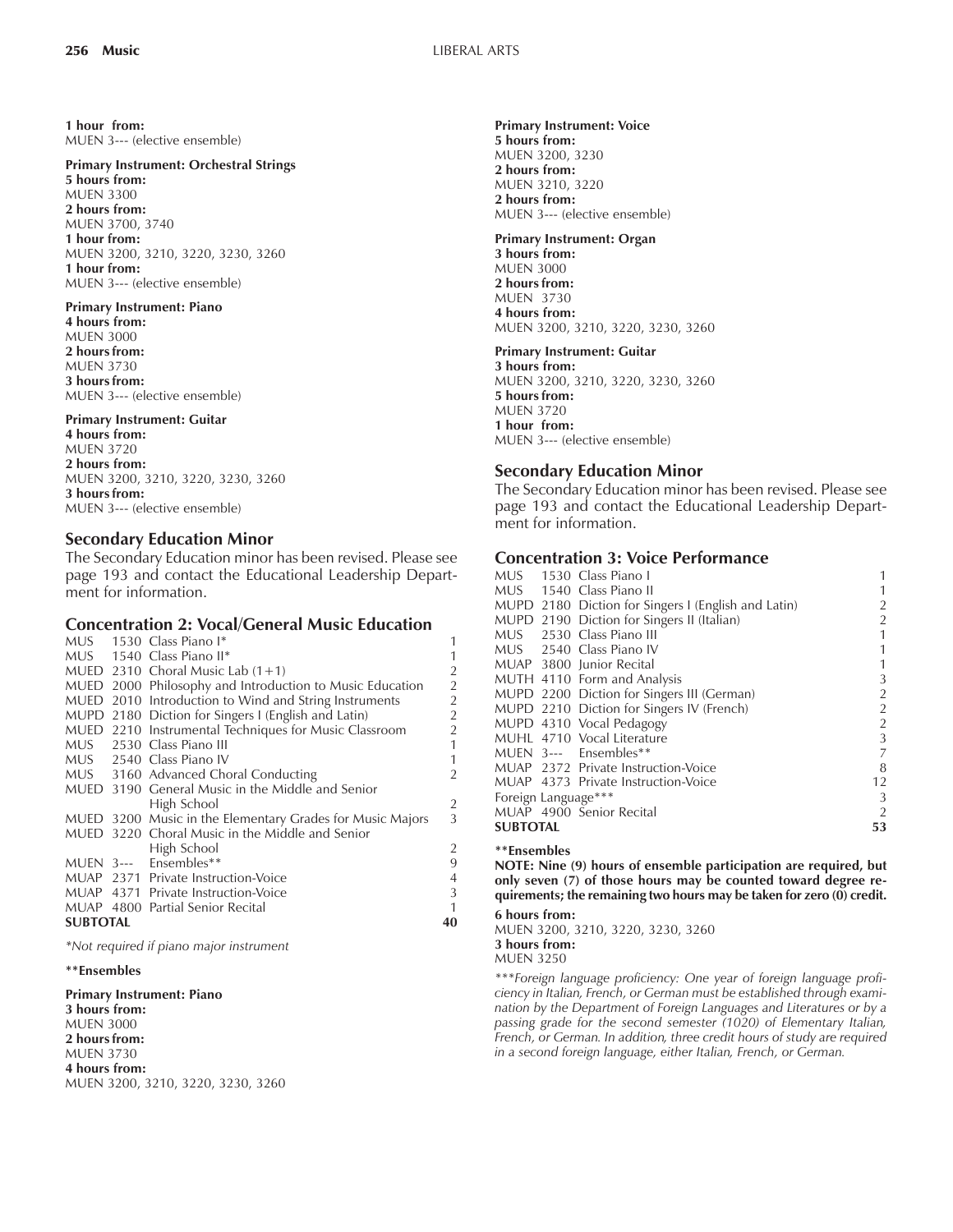#### **Concentration 4a: Instrumental Performance - Brass, Orchestral Strings, Woodwinds, and Percussion**

|                 |  | MUS 1530 Class Piano I                    |                |
|-----------------|--|-------------------------------------------|----------------|
|                 |  | MUS 1540 Class Piano II                   | 1              |
|                 |  | MUS 2530 Class Piano III                  | 1              |
|                 |  | MUS 2540 Class Piano IV                   | 1              |
|                 |  | MUS 3150 Advanced Instrumental Conducting | 2              |
|                 |  | MUAP 3800 Junior Recital                  | 1              |
| Music Elective  |  |                                           | 3              |
|                 |  | MUTH 4110 Form and Analysis               | 3              |
|                 |  | MUPD 41-- Advanced Pedagogy               | $\overline{2}$ |
|                 |  | MUHL 47-- Instrumental Literature         | $\overline{2}$ |
|                 |  | MUEN 3--- Ensembles**                     | 14             |
|                 |  | MUAP 2--- Private Instruction             | 8              |
|                 |  | MUAP 4--- Private Instruction             | 12             |
|                 |  | MUAP 4900 Senior Recital                  | $\overline{2}$ |
| <b>SUBTOTAL</b> |  |                                           | 53             |

#### **\*\*Ensembles**

**NOTE: Sixteen (16) hours of ensemble participation are required, but only fourteen (14) of those hours may be counted toward degree requirements; the remaining two hours may be taken for zero (0) credit.**

**Primary Instrument: Brass 6 hours from:** MUEN 3110, 3120 **3 hours from:** MUEN 3710 **3 hours from:** MUEN 3260 **2 hours from:** MUEN 3300, 3400, 3700, 3710 **1 hour from:** MUEN 3200, 3210, 3220, 3230, 3260 **1 hour from:** MUEN 3--- (elective ensemble)

#### **Primary Instrument: Orchestral Strings**

**8 hours from:** MUEN 3300 **5 hours from:** MUEN 3740 **1 hour from:** MUEN 3200, 3210, 3220, 3230, 3240, 3250, 3260 **2 hours from:** MUEN 3--- (elective ensembles)

#### **Primary Instrument: Woodwinds\***

**5 hours from:** MUEN 3110, 3120 **5 hours from:** MUEN 3300 **4 hours from:** MUEN 3750 **1 hour from:** MUEN 3200, 3210, 3220, 3230, 3240, 3250, 3260 **1 hour from:** MUEN 3--- (elective ensemble)

*\*Saxophone majors may substitute their 5 orchestra hours with any ensemble elective.*

#### **Primary Instrument: Percussion 6 hours from:** MUEN 3110, 3120 **3 hours from:** MUEN 3300 **4 hours from:** MUEN 3500 **3 hours from:** MUEN 3400, 3410, 3430, 3200, 3210, 3220, 3230, 3240, 3260

#### **Concentration 4b: Instrumental Performance - Guitar**

|                       | MUS 1530 Class Piano I                |                |
|-----------------------|---------------------------------------|----------------|
|                       | MUS 1540 Class Piano II               |                |
|                       | MUS 2530 Class Piano III              |                |
|                       | MUS 2540 Class Piano IV               |                |
|                       | MUTH 3110 Counterpoint                | 3              |
|                       | MUAP 3800 Junior Recital              | 1              |
|                       | MUHL 4060 Survey of Guitar Literature | $\overline{2}$ |
|                       | MUTH 4110 Form and Analysis           | 3              |
|                       | MUPD 4350 Guitar Pedagogy             | $\overline{2}$ |
|                       | MUEN 3--- Ensembles**                 | 8              |
|                       | MUAP 2412 Private Instruction-Guitar  | 8              |
|                       | MUAP 4413 Private Instruction-Guitar  | 12             |
|                       | MUAP 4900 Senior Recital              | 2              |
|                       | Upper-division Music Elective         | $\overline{2}$ |
| <b>SUBTOTAL</b>       |                                       | 47             |
| <b>Free Electives</b> |                                       | 6              |

#### **\*\*Ensembles**

**NOTE: Ten (10) hours of ensemble participation are required, but only eight (8) of those hours may be counted toward degree requirements; the remaining two hours may be taken for zero (0) credit.**

**5 hours from:** MUEN 3720 **1 hour from:** MUEN 3700 **1 hour from:** MUEN 3200, 3210, 3220, 3230, 3240, 3250, 3260 **3 hours from:** MUEN 3--- (elective ensemble)

#### **Concentration 4c: Instrumental Performance - Piano**

| 3                                         |
|-------------------------------------------|
|                                           |
| 3                                         |
| 2                                         |
| 3                                         |
| 8                                         |
| MUAP 2352 Private Instruction-Piano<br>8  |
| MUAP 4353 Private Instruction-Piano<br>12 |
| 6                                         |
| 5                                         |
| 2                                         |
| 53                                        |
| MUTH 4110 Form and Analysis               |

#### **\*\*Ensembles**

**NOTE: Ten (10) hours of ensemble participation are required, but only eight (8) of those hours may be counted toward degree requirements; the remaining two hours may be taken for zero (0) credit.**

**4 hours from:** MUEN 3000 **2 hours from:** MUEN 3730 **1 hour from:** MUEN 3200, 3210, 3220, 3230, 3240, 3250, 3260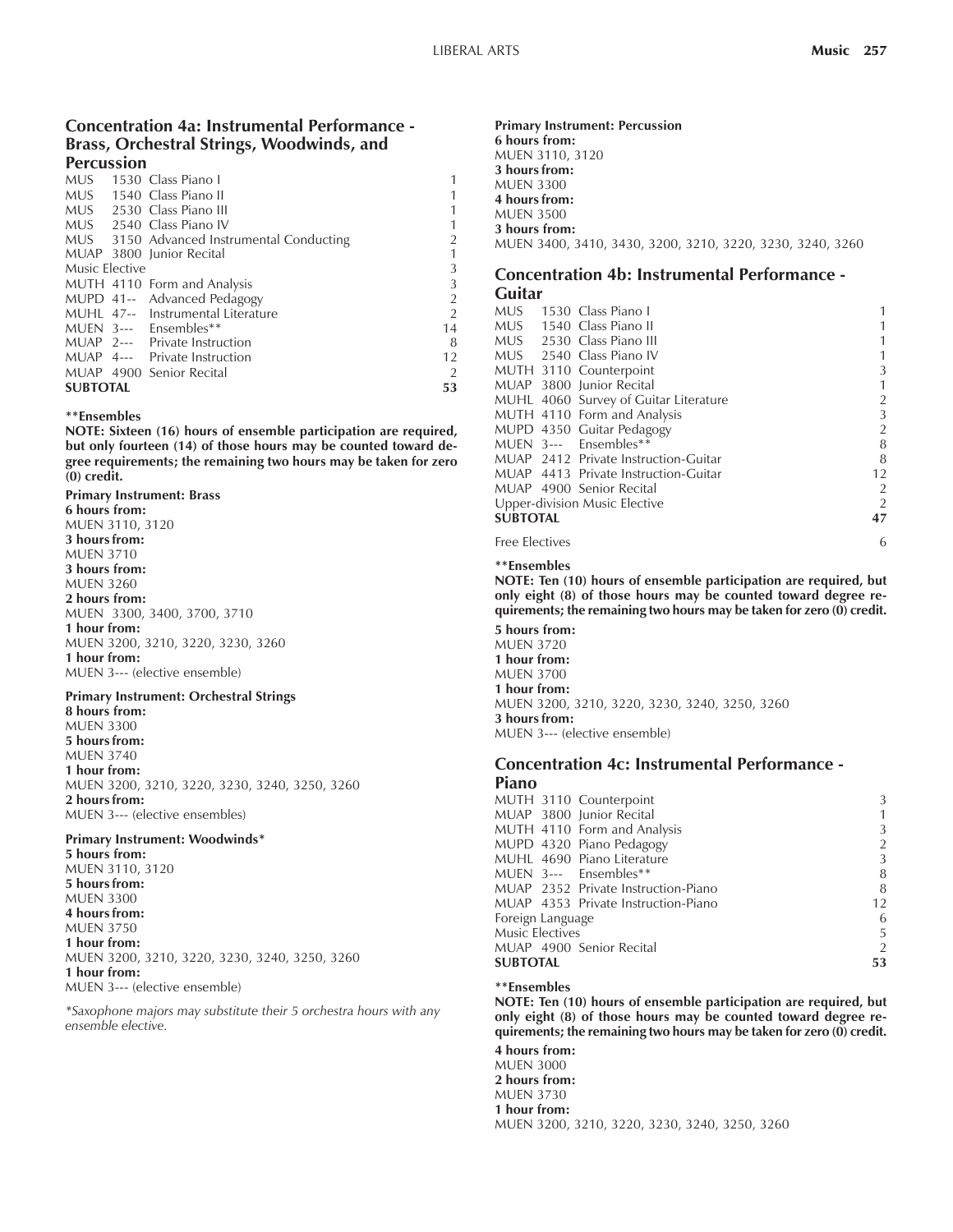#### **3 hours from:**

MUEN 3--- (elective ensembles)

## **Concentration 4d: Instrumental Performance - Organ**

| MUTH 3110 Counterpoint              |    |  |  |
|-------------------------------------|----|--|--|
| MUAP 3800 Junior Recital            |    |  |  |
| MUTH 4110 Form and Analysis         |    |  |  |
| MUPD 4330 Organ Pedagogy            |    |  |  |
| MUHL 4720 Organ Literature          |    |  |  |
| MUEN 3--- Ensembles**               | 8  |  |  |
| MUAP 2362 Private Instruction-Organ | 8  |  |  |
| MUAP 4363 Private Instruction-Organ | 12 |  |  |
| Foreign Language                    |    |  |  |
| Music Electives                     |    |  |  |
| MUAP 4900 Senior Recital            |    |  |  |
| <b>SUBTOTAL</b>                     | 53 |  |  |

#### **\*\*Ensembles**

**NOTE: Ten (10) hours of ensemble participation are required, but only eight (8) of those hours may be counted toward degree requirements; the remaining two hours may be taken for zero (0) credit.**

**4 hours from:**

| MUEN 3200, 3210, 3220, 3230, 3240, 3250, 3260 |  |
|-----------------------------------------------|--|
| 3 hours from:                                 |  |
| <b>MUEN 3000</b>                              |  |
| 3 hours from:                                 |  |
| MUEN 3--- (elective ensembles)                |  |

### **Concentration 5: Music Industry**

|                                                     |  | MUS 1530 Class Piano I*                                | 1              |  |  |
|-----------------------------------------------------|--|--------------------------------------------------------|----------------|--|--|
|                                                     |  | MUS 1540 Class Piano II*                               | 1              |  |  |
|                                                     |  | MUTH 3020 Commercial Songwriting                       | 3              |  |  |
|                                                     |  | MUHL 3670 History of Popular Music in America          | 3              |  |  |
|                                                     |  | MUTH 4190 Principles and Practices of Electronic Music | 3              |  |  |
|                                                     |  | MUS 4270 Music Internship                              | 3              |  |  |
|                                                     |  | MUAP 4800 Partial Senior Recital                       | 1              |  |  |
|                                                     |  | MUEN 3--- Ensembles**                                  | 8              |  |  |
|                                                     |  | MUAP 2--1 Private Instruction                          | $\overline{4}$ |  |  |
|                                                     |  | MUAP 4--1 Private Instruction                          | $\overline{4}$ |  |  |
| Upper-division music electives                      |  |                                                        |                |  |  |
| <b>SUBTOTAL</b>                                     |  |                                                        | 35             |  |  |
| *Not required if piano major instrument             |  |                                                        |                |  |  |
| All students must complete Recording Industry minor |  |                                                        | 18             |  |  |
| **Ensembles                                         |  |                                                        |                |  |  |

**Primary Instrument: Guitar 1 hour from:** MUEN 3200, 3210, 3220, 3230, 3240, 3250, 3260 **4 hours from:** MUEN 3720 **3 hours from:** MUEN 3--- (elective ensembles)

**Primary Instrument: Piano 4 hours from:** MUEN 3000 **1 hour from:** MUEN 3730 **3 hours from:** MUEN 3--- (elective ensembles)

**Primary Instrument: Organ 4 hours from:** MUEN 3000 **1 hour from:** MUEN 3200, 3210, 3220, 3230, 3240, 3250, 3260 **3 hours from:** MUEN 3--- (elective ensembles)

#### **Primary Instrument: Brass 5 hours from:**

MUEN 3100, 3110, 3120, 3300 **3 hours from:** MUEN 3--- (elective ensembles)

#### **Primary Instrument: Woodwind**

**5 hours from:** MUEN 3100, 3110, 3120, 3300 **3 hours from:** MUEN 3--- (elective ensembles)

### **Primary Instrument: Orchestral Strings**

**6 hours from:** MUEN 3300 **2 hours from:** MUEN 3740

#### **Primary Instrument: Percussion**

**5 hours from:** MUEN 3100, 3110, 3120, 3300 **3 hours from:** MUEN 3500

#### **Primary Instrument: Voice**

**5 hours from:** MUEN 3200, 3210, 3220, 3230, 3340, 3260 **2 hours from:** MUEN 3250 **1 hour from:** MUEN 3--- (elective ensembles)

#### **Concentration 6: Theory-Composition**

|                 | MUS 1530 Class Piano I*                                |                |
|-----------------|--------------------------------------------------------|----------------|
|                 | MUS 1540 Class Piano II*                               |                |
|                 | MUS 2530 Class Piano III                               | 1              |
|                 | MUS 2540 Class Piano IV                                | 1              |
|                 | MUTH 3110 Counterpoint                                 | 3              |
|                 | MUTH 4110 Form and Analysis                            | 3              |
|                 | MUTH 4190 Principles and Practices of Electronic Music | 3              |
|                 | MUAP 2342 Composition                                  | $\overline{4}$ |
|                 | MUAP 4342 Composition                                  | 8              |
|                 | MUHL 4630 Seventeenth- and Eighteenth-Century Music    | 3              |
|                 | MUHL 4640 Nineteenth-Century Music                     | 3              |
|                 | MUHL 4650 Twentieth-Century Music                      | 3              |
|                 | MUAP 2--1 Private Instruction                          | $\overline{4}$ |
|                 | MUAP 4--1 Private Instruction                          | $\overline{4}$ |
|                 | MUAP 4900 Senior Recital                               | $\overline{2}$ |
|                 | MUEN 3--- Ensembles**                                  | 9              |
| <b>SUBTOTAL</b> |                                                        | 53             |
|                 |                                                        |                |

*\*Not required if piano major instrument*

**\*\*Ensembles Primary Instrument: Guitar 1 hour from:** MUEN 3200, 3210, 3220, 3230, 3240, 3250, 3260 **5 hours from:** MUEN 3720 **1 hour from:** MUEN 3700 **2 hours from:** MUEN 3--- (elective ensembles)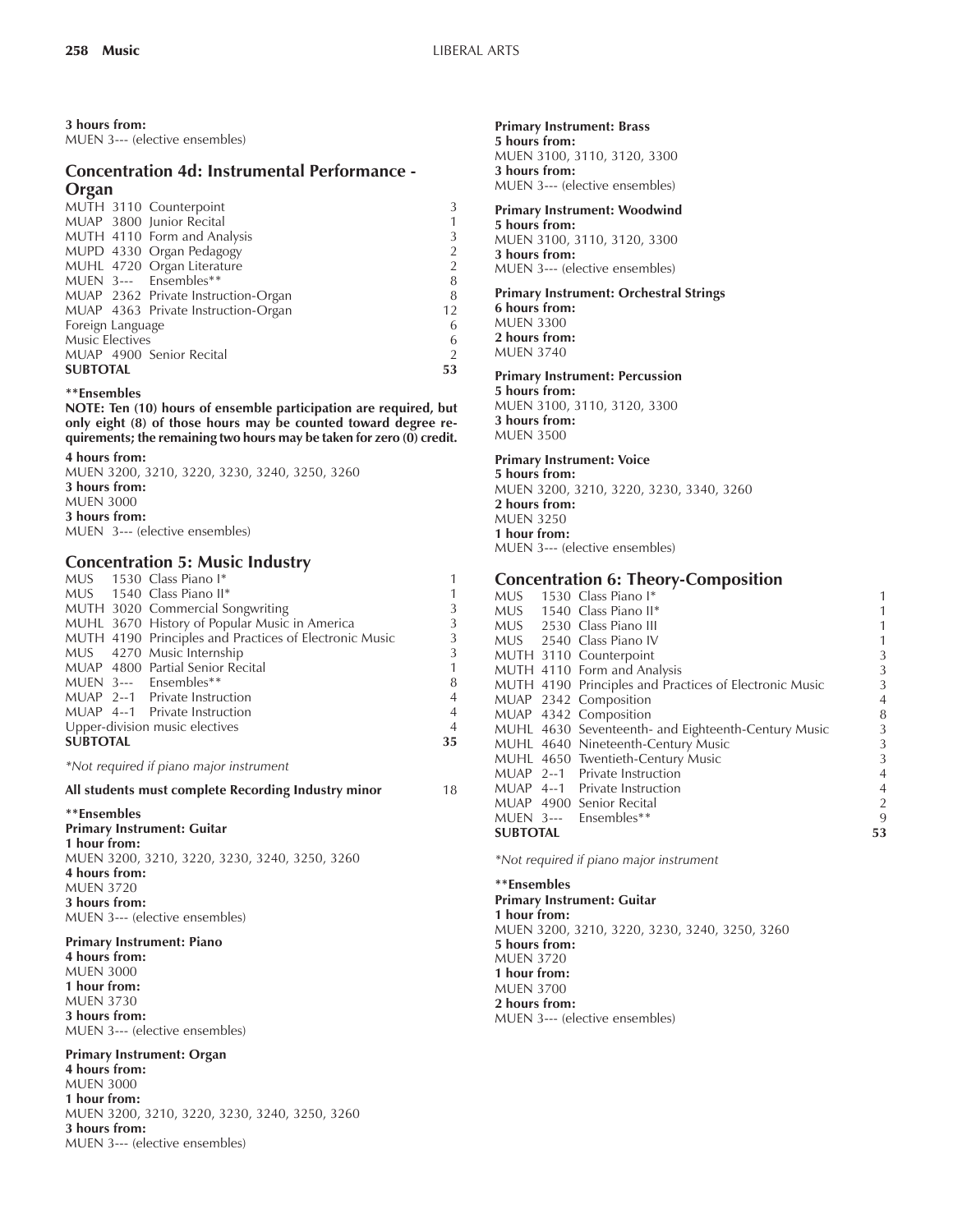#### **Primary Instrument: Piano**

**1 hour from:** MUEN 3200, 3210, 3220, 3230, 3240, 3250, 3260 **3 hours from:** MUEN 3000 **1 hour from:** MUEN 3730 **4 hours from:** MUEN 3--- (elective ensembles)

#### **Primary Instrument: Organ**

**3 hours from:** MUEN 3200, 3210, 3220, 3230, 3240, 3250, 3260 **3 hours from:** MUEN 3000 **3 hours from:** MUEN 3--- (elective ensembles)

#### **Primary Instrument: Brass and Woodwinds**

**3 hours from:** MUEN 3300 **3 hours from:** MUEN 3100, 3110, 3120 **1 hour from:** MUEN 3200, 3210, 3220, 3230, 3240, 3250, 3260 **2 hours from:** MUEN 3--- (elective ensembles)

#### **Primary Instrument: Orchestral Strings**

**6 hours from:** MUEN 3300 **2 hours from:** MUEN 3740 **1 hour from:** MUEN 3--- (elective ensembles)

#### **Primary Instrument: Percussion**

**5 hours from:** MUEN 3110, 3120 **1 hour from:** MUEN 3300 **3 hours from:** MUEN 3500

#### **Primary Instrument: Voice**

**5 hours from:** MUEN 3200, 3210, 3220, 3230, 3240, 3260 **2 hours from:** MUEN 3250 **2 hours from:** MUEN 3--- (ensemble electives)

#### **Concentration 7: Jazz Studies**

|     | SOC 4170, HIST 2040, OR HIST 2050 |                                       |                         |
|-----|-----------------------------------|---------------------------------------|-------------------------|
| and |                                   |                                       |                         |
|     |                                   | MUTH 3170, MUHL 4130, OR MUTH 4190    | 3                       |
| and |                                   |                                       |                         |
|     |                                   | MUS 1530 Class Piano I*               | 1                       |
|     |                                   | MUS 1540 Class Piano II*              | 1                       |
|     |                                   | MUS 2670 Jazz Piano Lab               | $\overline{2}$          |
|     |                                   | MUHL 2910 Styles and Analysis of Jazz | $\overline{2}$          |
|     |                                   | MUPD 3050 Jazz Pedagogy               | $\overline{\mathbf{c}}$ |
|     |                                   | MUHL 3090 History of Jazz             | 3                       |
|     |                                   | MUTH 3160 Jazz Theory I               | 3                       |
|     |                                   | MUTH 4170 Jazz Arranging              |                         |
|     |                                   | MUTH 4180 Improvisation I             | $\frac{2}{2}$           |
|     |                                   | MUTH 4280 Jazz Arranging II           | 3                       |
|     |                                   | MUTH 4380 Improvisation II            | $\overline{2}$          |
|     |                                   | MUAP 2--- Private Instruction         | $\overline{4}$          |

|                 |  | MUAP 2--- Private Instruction (lazz) |    |
|-----------------|--|--------------------------------------|----|
|                 |  | MUAP 4--- Private Instruction (lazz) |    |
|                 |  | MUEN 3--- Ensembles**                | 11 |
|                 |  | MUAP 4800 Partial Senior Recital     |    |
| <b>SUBTOTAL</b> |  |                                      |    |

*\*Not required if piano major instrument*

#### **\*\*Ensembles**

**NOTE: Twelve (12) hours of ensemble participation are required, but only eleven (11) of those hours may be counted toward degree requirements; the remaining hour may be taken for zero (0) credit.**

#### **Primary Instrument: Saxophone, Trumpet, and Trombone**

**6 hours from:** MUEN 3400 **6 hours from:** MUEN 3430

#### **Primary Instrument: Piano, Bass, Drums, Guitar 4 hours from:** MUEN 3400 **4 hours from:** MUEN 3430

**4 hours from:** MUEN 3--- (ensemble electives)

#### **Primary Instrument: Voice**

**6 hours from:** MUEN 3200, 3210, 3220, 3230, 3250, 3260 **6 hours from:** MUEN 3240

#### **Minor in American Music Studies (21-23 hours)**

#### **Required courses (12-14 hours):** MUTH 1110 Theory and Aural Skills I AND 44<br>MUTH 1120 Theory and Aural Skills II OR 44 MUTH 1120 Theory and Aural Skills II OR MUTH 3160 Jazz Theory LAND 33<br>MUTH 3170 Jazz Theory II 33 MUTH 3170 Jazz Theory II AND ANTH 2010 Cultural Anthropology OR 3 GEOG 4360 Cultural Geography AND MUHL 4660 American Music 3 **Guided Electives (9 hours) to be selected from the following:** MUHL 4530 History of Jazz 3 MUHL 4130 Survey of World Music 33<br>MUHL 3150 Musics of the South 3 Musics of the South MUHL 3670 History of Popular Music in America 3<br>MUHL 4650 Twentieth-Century Music 3 MUHL 4650 Twentieth-Century Music 3<br>RIM 3000 History of the Recording Industry 3 History of the Recording Industry RIM 3100 Music as Popular Culture 3 SOC 4170 The Social Context of Southern Music 3

### **Minor in Music**

# **(20 hours)**

| <b>Music Theory</b>                                                           | MUTH 1110 Theory and Aural Skills I<br>MUTH 1120 Theory and Aural Skills II | $\overline{A}$<br>$\overline{4}$ |
|-------------------------------------------------------------------------------|-----------------------------------------------------------------------------|----------------------------------|
| <b>Private Instruction</b><br>4 semesters of private instruction in one field |                                                                             |                                  |
| <b>Ensembles</b><br>2 semesters of ensemble participation                     |                                                                             |                                  |

AND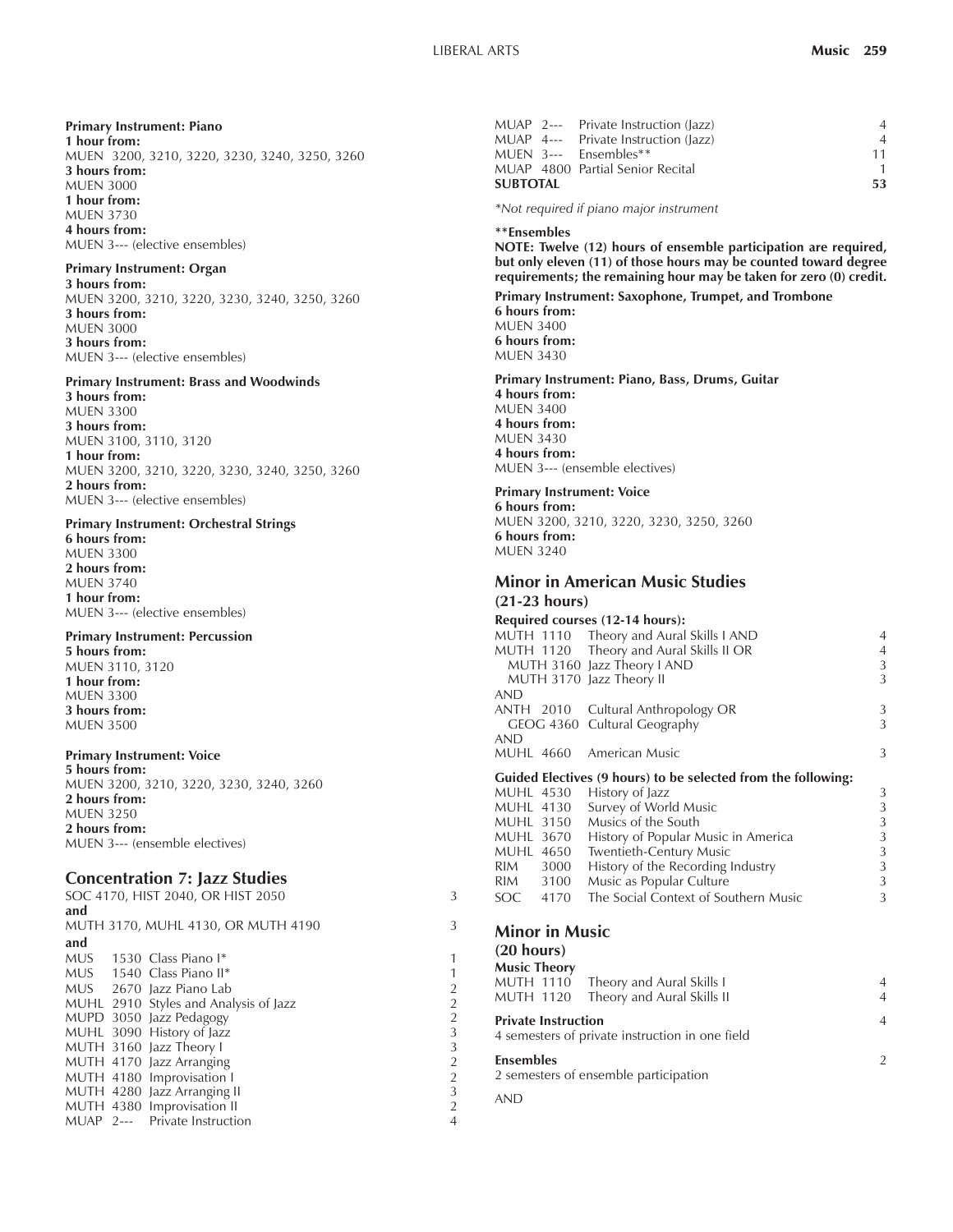#### **Students will choose from the following two options: Option #1**

| $V$ $V$ $V$ $V$ $V$ $V$ $V$ $V$               |                                               |  |  |  |  |
|-----------------------------------------------|-----------------------------------------------|--|--|--|--|
|                                               | MUS 1030 Introduction to Music                |  |  |  |  |
| And choose one of the following four courses: |                                               |  |  |  |  |
|                                               | MUHL 4530 History of Jazz                     |  |  |  |  |
|                                               | MUHL 3120 Masterworks of Classical Music      |  |  |  |  |
|                                               | MUHL 4130 Survey of World Music               |  |  |  |  |
|                                               | MUHL 3670 History of Popular Music in America |  |  |  |  |
| Option $#2$                                   |                                               |  |  |  |  |
|                                               | MUHL 1610 Music History I                     |  |  |  |  |
|                                               | MUHL 1620 Music History II                    |  |  |  |  |
|                                               | MUHL 2610 Music History III                   |  |  |  |  |
|                                               |                                               |  |  |  |  |

#### **In Addition**

The student must fulfill all prerequisites for any course within the minor.

# **Minor in Music Industry**

# **(24 hours)**

| <b>Music Theory</b>                                     |   |  |  |  |  |
|---------------------------------------------------------|---|--|--|--|--|
| MUTH 1110 Theory Aural Skills I                         |   |  |  |  |  |
| MUTH 1120 Theory and Aural Skills II                    |   |  |  |  |  |
| Plus 12 credits selected from:                          |   |  |  |  |  |
| MUHL 1610 Music History I                               |   |  |  |  |  |
| MUS 1030 Introduction to Music                          | 3 |  |  |  |  |
| MUTH 2110 Theory and Aural Skills III                   | 3 |  |  |  |  |
| MUTH 2120 Theory and Aural Skills IV                    | 3 |  |  |  |  |
| MUTH 3020*Commercial Songwriting                        | 2 |  |  |  |  |
| MUHL 3670 History of Popular Music in America           | 3 |  |  |  |  |
| MUTH 4130 Instrumentation                               | 2 |  |  |  |  |
| MUTH 4170 Commercial Arranging                          | 2 |  |  |  |  |
| MUTH 4180 Improvisation I                               | 2 |  |  |  |  |
| MUTH 4190* Principles and Practices of Electronic Music | 3 |  |  |  |  |
| MUTH 4290*Electronic Music II                           | 3 |  |  |  |  |
| RIM/MUTH 4590* MIDI Studio Techniques                   |   |  |  |  |  |

*\*Permission to enroll is given by the Recording Industry Department*

#### **Private Instruction and/or Ensembles** 4

Four semesters of private instruction and/or ensembles

#### **In Addition**

The student must fulfill all prerequisites for any course within the minor.

# **Courses in Music [MUS]**

- **1010 Recital Attendance.** No credit. Attendance at a minimum number of recitals and concerts given by students, faculty, and guest artists. Six semesters required for undergraduate music majors (see School of Music handbook for details). May be repeated multiple times. Pass/Fail.
- **1030 Introduction to Music.** Three credits. **Meets part of the General Education Humanities and/or Fine Arts requirement.** Perceptive listening to music of various styles and cultures including popular and world musics and Western classical concert music.
- **1510 Class Voice I.** One credit. Basic vocal techniques including posture, breath control, tone quality, and diction. Italian and English diction, Vaccai studies, and moderately easy song repertory.
- **1520 Class Voice II.** One credit. Prerequisite: MUS 1510. A continuation of the vocal techniques in Class Voice I with addition of vocal flexibility, uniform tone quality in extending the voice range, interpretation of songs, and stage deportment in public performance. Further study of Vaccai, Italian art songs, and English songs.
- **1530 Class Piano I.** One credit. Acquaints beginning piano students with the keyboard. Includes such skills as note reading, basic chords for harmonization of melodies, improvisation, basic exercises for development of coordination and technique, transposition, repertory, and sight reading.
- **1540 Class Piano II**. One credit. Prerequisite: MUS 1530. Continuation of skills and concepts taught in MUS 1530. Emphasis on standard piano repertory in addition to sight reading and functional piano skills.
- **1550 Class Guitar I.** One credit. Beginning guitar playing, teaching basic techniques through chording and melodic elements.
- **1560 Class Guitar II.** One credit. Prerequisite: MUS 1550. Continuation of skills and concepts sought in Class Guitar I with emphasis on more advanced playing and repertory study.
- **2530 Class Piano III.** One credit. Prerequisite: MUS 1540. Continuation of skills and concepts taught in MUS 1540. Emphasis on standard piano repertory in addition to sight reading and functional piano skills.
- **2540 Class Piano IV**. One credit. Prerequisite: MUS 2530. Continuation of skills and concepts taught in MUS 2530. Emphasis on standard piano repertory in addition to sight reading and functional piano skills.
- **2660 Jazz Guitar Lab.** One credit. Prerequisites: MUTH 1110 and 1120, basic proficiency in reading music, and consent of instructor. Recommended: Class Guitar I or one semester of private instruction. Provides minimum background in performing popular guitar styles in an ensemble or studio situation. Course may be taken more than one semester for credit.
- **2670 Jazz Piano Lab.** Two credits. Prerequisite: MUS 1540. For beginning jazz keyboard students. Study of the harmonic language of jazz, chord voicing, keyboard techniques, interpretation of melodies, and improvisation.
- **3140 Basic Conducting.** Two credits. Prerequisites: MUTH 2120. Interpretation of scores, fundamental diagrams with and without baton, terminology, and stage deportment.
- **3150 Advanced Instrumental Conducting.** Two credits. Prerequisites: Two semesters of MUED 2120; MUS 3140. Further development of techniques, especially those relevant to choral and instrumental conducting. Laboratory experiences with large musical groups; conducting with records to develop awareness of musical texture, form, and general musicianship in all areas as related to conducting.
- **3160 Advanced Choral Conducting.** Two credits. Prerequisite: Two semesters of MUED 2120; MUS 3140. Further development of conducting techniques relative to the choral area. Emphasis on choral style and literature, scope and sequence of the historical perspective, and major developments in the choral art.
- **4000 Special Topics in Music.** One, two, or three credits. Study of a topic in music. Topic and prerequisites to be announced.
- **4100 Independent Study in Music.** One, two, or three credits. Intensive study of a chosen subject. An indication of reasonable skill and knowledge of research techniques, writing, and creativity expected. Requires permission of the instructor and director of the music school.
- **4270 Music Internship.** Three to six credits. Prerequisite: Permission of instructor. Examination and experiences in music industry,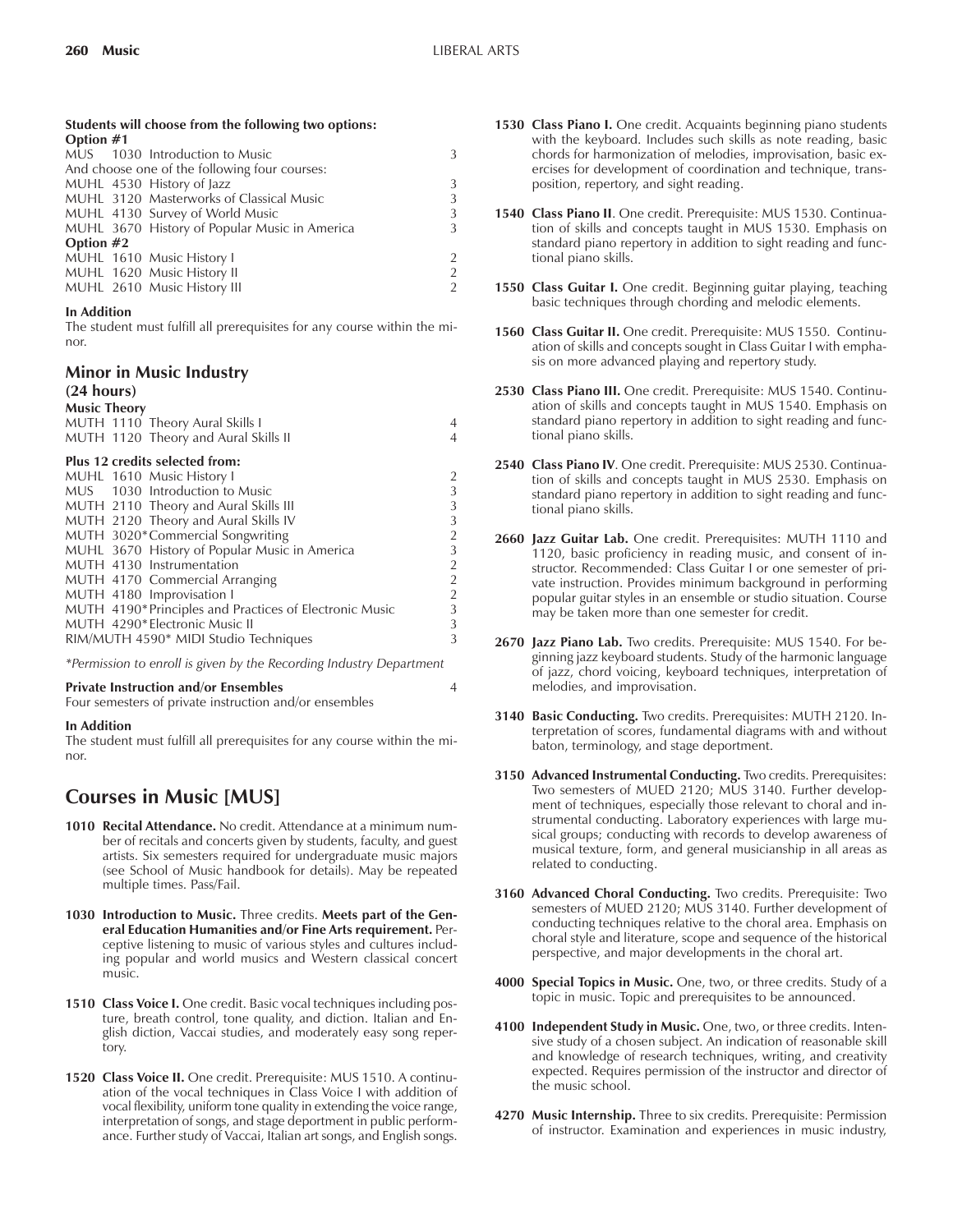music education, or instrumental or choral conducting. Music industry may include songwriting and the creative aspects of music, studio production, music publishing, and music merchandising. Music education may include public and private school settings, state board of education arts consulting, and music textbook consulting. Conducting may include school and church conducting, music publishing, and private or public orchestras and/or choirs. Pass/Fail.

**4570 The Body Intelligent: A Study of the Alexander Technique.** Two credits. (Same as THEA 4570.) For those interested in improving ease and freedom of movement, balance, support, flexibility, and coordination in daily activities.

# **Courses in Applied Music [MUAP]**

#### **Lower-Division Private Instruction**

Private instruction is available to qualified students on all orchestral and band instruments, voice, guitar, keyboards and composition. Those students enrolling in private instruction for the first time audition to determine if they are adequately prepared for college-level study. To arrange for an audition, students should contact the McLean School of Music Office. One-credit private instruction courses require one-half hour lesson per week. Two-credit courses are for music majors only and require one hour-long lesson per week. A corequisite enrollment in an appropriate music ensemble is required for students registered for private instruction in voice, brass, woodwinds, orchestral strings, and percussion. Private instruction course numbers will be repeated for each semester of study.

Students who are not prepared for such private instruction as stated above should register for class instruction, e.g., class piano, class voice. If class instruction is not available, students will be allowed to enroll in private instruction for one semester after which a faculty jury examination must be passed to continue private instruction. Private instruction course numbers will be repeated each semester of study. A maximum of four semesters of lower-division private instruction may be applied to a music degree.

Fees are \$300 for a one-hour lesson and \$150 for a half-hour lesson.

- **2351 Piano.** One credit.
- **2361 Organ.** One credit.
- **2371 Voice.** One credit.
- **2381 Violin.** One credit.
- 2391 **Violoncello.** One credit.
- **2401 String Bass.** One credit.
- 2411 Guitar. One credit.
- **2421 Flute/Piccolo.** One credit.
- 2431 **Oboe/English Horn.** One credit.
- **2441 Clarinet.** One credit.
- **2451 Bassoon.** One credit.
- **2461 Saxophone.** One credit.
- 2471 **Trumpet.** One credit.<br>2481 **French Horn.** One cre French Horn. One credit.
- 2491 **Trombone.** One credit.
- **2501 Baritone/Euphonium.** One credit.
- **2511 Tuba.** One credit.
- **2521 Snare Drum/Keyboard Percussion.** One credit.
- **2531 Drum Set/Latin Percussion.** One credit.
- **2541 Timpani/Keyboard Percussion.** One credit.
- **2551 Harpsichord/Continuo.** One credit.
- 2561 Viola. One credit.
- **2342 Composition.** Two credits.
- **2352 Piano.** Two credits.
- **2362 Organ.** Two credits.
- 2372 Voice. Two credits.
- 2382 Violin. Two credits.
- 2392 **Violoncello.** Two credits.<br>2402 **String Bass.** Two credits. **String Bass.** Two credits.
- **2412 Guitar.** Two credits.
- **2422 Flute/Piccolo.** Two credits.
- **2432 Oboe/English Horn.** Two credits.
- **2442 Clarinet.** Two credits.
- **2452 Bassoon.** Two credits.
- **Saxophone.** Two credits.
- 2472 Trumpet. Two credits.
- 2482 French Horn. Two credits.<br>2492 Trombone. Two credits.
- **2492 Trombone.** Two credits.
- **2502 Baritone/Euphonium.** Two credits.
- 2512 Tuba. Two credits.<br>2552 Harpsichord/Con
- **2552 Harpsichord/Continuo.** Two credits.
- 2562 Viola. Two credits.

#### **Upper-Division Private Instruction**

Promotion to the upper division does not follow automatically after the completion of four semesters of courses in the lower division but is made only upon the successful completion of the upper-division jury. This jury, normally given at the end of the sophomore year to music majors, is conducted by the McLean School of Music. Recommendation to upper division is made only if the student's proficiency as a performer bears promise of future artistic qualities as a soloist. It is at this level that the music major normally begins preparation for his/her junior and/or senior recital. A student who fails to pass the upper-division jury must continue lower-division private instruction until the jury is passed. Private instruction course numbers will be repeated for each semester of study.

A one-credit course requires one half-hour lesson per week. Two- and three-credit courses are for music majors only and require one hour-long lesson per week. A corequisite enrollment in an appropriate music ensemble is required for students registered for private instruction in voice, brass, woodwinds, orchestral strings, and percussion.

After successful completion of the upper-division jury, a student must be enrolled for a minimum of three semesters before being allowed to give the senior recital. Students must pass the upper-division performance jury before being allowed to student teach.

Fees are \$300 for a one-hour lesson and \$150 for a half-hour lesson.

- **4351 Piano.** One credit.
- 
- 4361 **Organ.** One credit.<br>4371 **Voice.** One credit. **4371 Voice.** One credit.
- **4381 Violin.** One credit.
- **4391 Violoncello.** One credit.
- **String Bass. One credit.**
- **4411 Guitar. One credit.**<br>**4421 Flute/Piccolo. One**
- **4421 Flute/Piccolo.** One credit.
- **4431 Oboe/English Horn.** One credit.
- **4441 Clarinet.** One credit.
- 4451 Bassoon. One credit.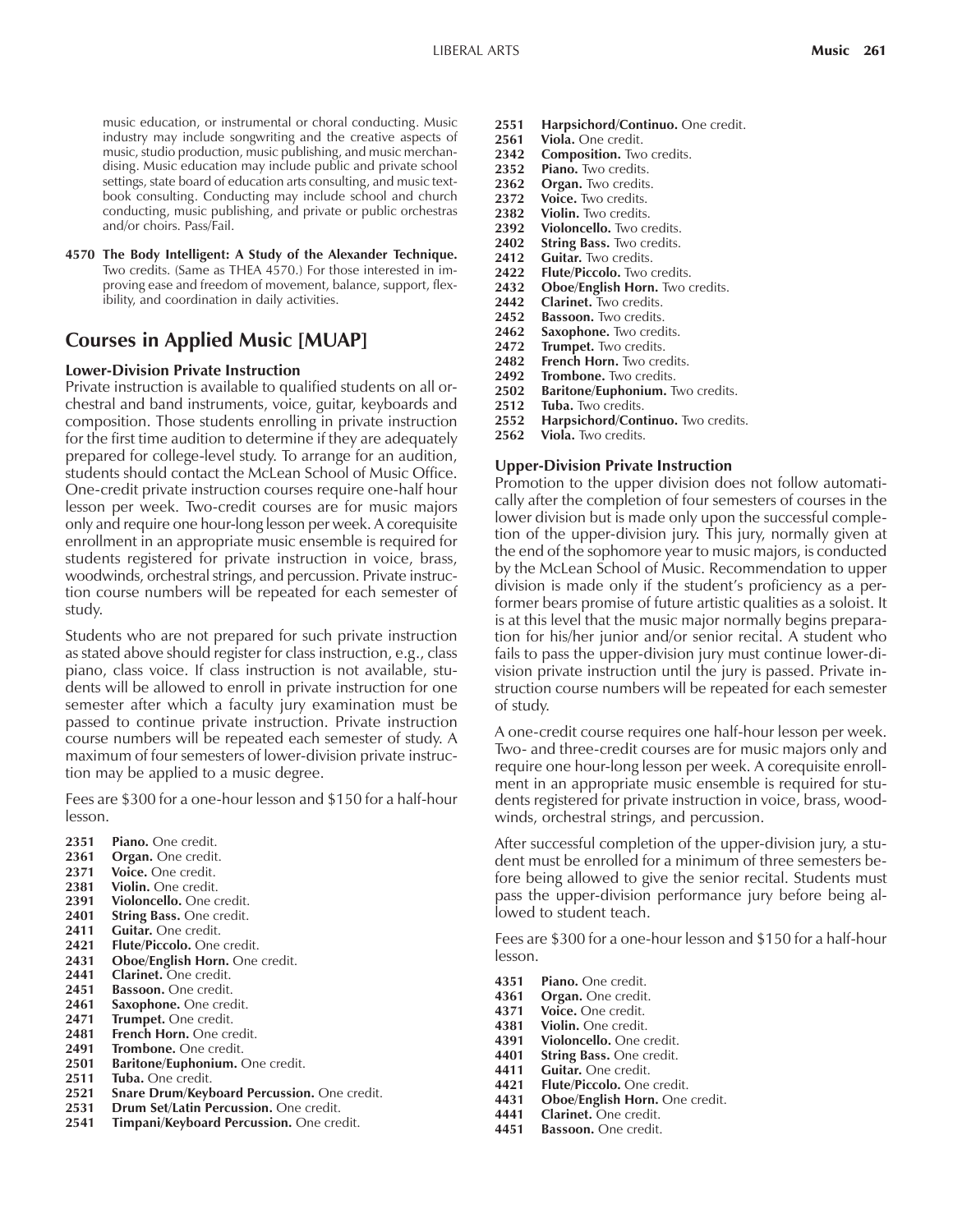- **4461 Saxophone.** One credit.
- **4471 Trumpet.** One credit.
- **4481 French Horn.** One credit.
- **4491 Trombone.** One credit.
- **4501 Baritone/Euphonium.** One credit.
- **4511 Tuba.** One credit.
- **4521 Snare Drum/Keyboard Percussion.** One credit.
- **4531 Drum Set/Latin Percussion.** One credit.
- **4541 Timpani/Keyboard Percussion.** One credit. **4551 Harpsichord/Continuo.** One credit.
- **4561 Viola.** One credit.
- 4342 **Composition.** Two credits.
- **4352 Piano.** Two credits.
- **4362 Organ.** Two credits.
- 
- 4372 Voice. Two credits.<br>4382 Violin. Two credits. **4382 Violin.** Two credits.
- **4392 Violoncello.** Two credits.
- 
- 4402 **String Bass.** Two credits.<br>4412 **Guitar.** Two credits. Guitar. Two credits.
- **4422 Flute/Piccolo.** Two credits.
- **4432 Oboe/English Horn.** Two credits.
- **4442 Clarinet.** Two credits.
- 4452 Bassoon. Two credits.
- 
- **4462 Saxophone.** Two credits.<br>**4472 Trumpet.** Two credits. **Trumpet.** Two credits.
- 4482 French Horn. Two credits.
- 4492 Trombone. Two credits.
- **4502 Baritone/Euphonium.** Two credits.
- **4512 Tuba.** Two credits.
- **4552 Harpsichord/Continuo.** Two credits.
- **4562 Viola.** Two credits.

Three-credit private instruction courses are designed for only those students majoring in music with performance as their concentration. Students enrolled in these courses will receive one hour of instruction per week. Although three-credit courses meet for the same length of time as two-credit courses, students enrolled are expected to spend more time in preparation for their lessons and perform more repertoire during the course of the semester as assigned by the instructor.

- **4353 Piano.** Three credits.
- **4363 Organ.** Three credits.
- **4373 Voice.** Three credits.
- **4383 Violin.** Three credits.
- **4393 Violoncello.** Three credits.<br>**4403** String Bass. Three credits
- **String Bass. Three credits.**
- **4413 Guitar.** Three credits.
- **4423 Flute.** Three credits.
- **4433 Oboe/English Horn.** Three credits.
- **4443 Clarinet.** Three credits.
- **4453 Bassoon.** Three credits.
- **4463 Saxophone.** Three credits.
- **4473 Trumpet.** Three credits.
- 4483 **French Horn.** Three credits.<br>4493 **Trombone.** Three credits.
- **Trombone.** Three credits.
- **4503 Baritone/Euphonium.** Three credits.
- **4513 Tuba.** Three credits.
- 4523 **Percussion.** Three credits.
- **4553 Harpsichord/Continuo.** Three credits.
- **4563 Viola.** Three credits.

A student who earns a grade lower than C in private instruction may use the next attempt in the course to remove the previous grade from his or her grade point calculation. To use this policy, the student must have the written permission

of the school director at the beginning of the semester in which the next attempt is made.

- **2432 Composition.** Two credits each semester. Experience composing original works in numerous media and styles to develop technique and self-expression. Topics include melodic and harmonic practice, orchestration, analysis, music form, score preparation, and audience psychology. Musical styles may embrace jazz, rock, pop, and electronics in addition to traditional and contemporary art music.
- **3800 Junior Recital.** One credit. Prerequisite: One semester of upper-division private study. Corequisite: Private lesson in major area of performance. Required of all Bachelor of Music majors with a concentration in Vocal or Instrumental Performance. Constitutes approximately 30 minutes of music with appropriate repertoire as assigned by the private instructor; recital performance graded by a faculty committee; must be passed with a grade of C or better.
- **4040 Service Playing.** Two credits. Skills and knowledge necessary in order to play for church services including hymn and anthem accompaniments, conducting from the console, liturgical service music, solo accompaniments, and church music materials. (A maximum of 8 semester hours may be applied toward degree.)
- **4342 Composition.** Two credits. Experience composing original works in numerous media and styles to develop technique and selfexpression. Topics include melodic and harmonic practice, orchestration, analysis, music form, score preparation, and audience psychology. Musical styles may embrace jazz, rock, pop, and electronics in addition to traditional and contemporary art music.
- **4800 Partial Senior Recital.** One credit. Prerequisite: Two semesters of upper-division private study. Corequisite: Private lesson in major area of performance. Required of all Bachelor of Music majors with a concentration in Vocal/General Music Education, Instrumental Music Education, and Music Industry. Constitutes approximately 30 minutes of music with appropriate repertoire as assigned by the private instructor. Students must receive permission to present a partial senior recital by giving a pre-recital hearing before the faculty at least two weeks before the scheduled recital. Recital performance graded by a faculty committee; must be passed with a grade of C or better.
- **4900 Senior Recital.** Two credits. Prerequisites: MUAP 3800 with a grade of C or better (Vocal or Instrumental Performance); three semesters of upper-division private study. Required of all Bachelor of Music majors with a concentration in Vocal or Instrumental Performance, Jazz Studies, and Theory-Composition. Constitutes approximately 50 minutes of music with appropriate repertoire as assigned by the private instructor. Recital performance graded by a faculty committee; must be passed with a grade of C or better.

# **Courses in Music Education [MUED]**

- **1210 Fundamentals of Music.** Three credits. Music fundamentals including scales, intervals, meters, rhythm patterns, sight-singing and dictation, principles of music writing, singing and playing elementary-level compositions, keyboard experience, and analysis for understanding and appreciation.
- **1310 Woodwinds I.** One credit. For music majors beginning the study of a minor instrument in woodwinds and open to general college students desiring to learn a musical instrument.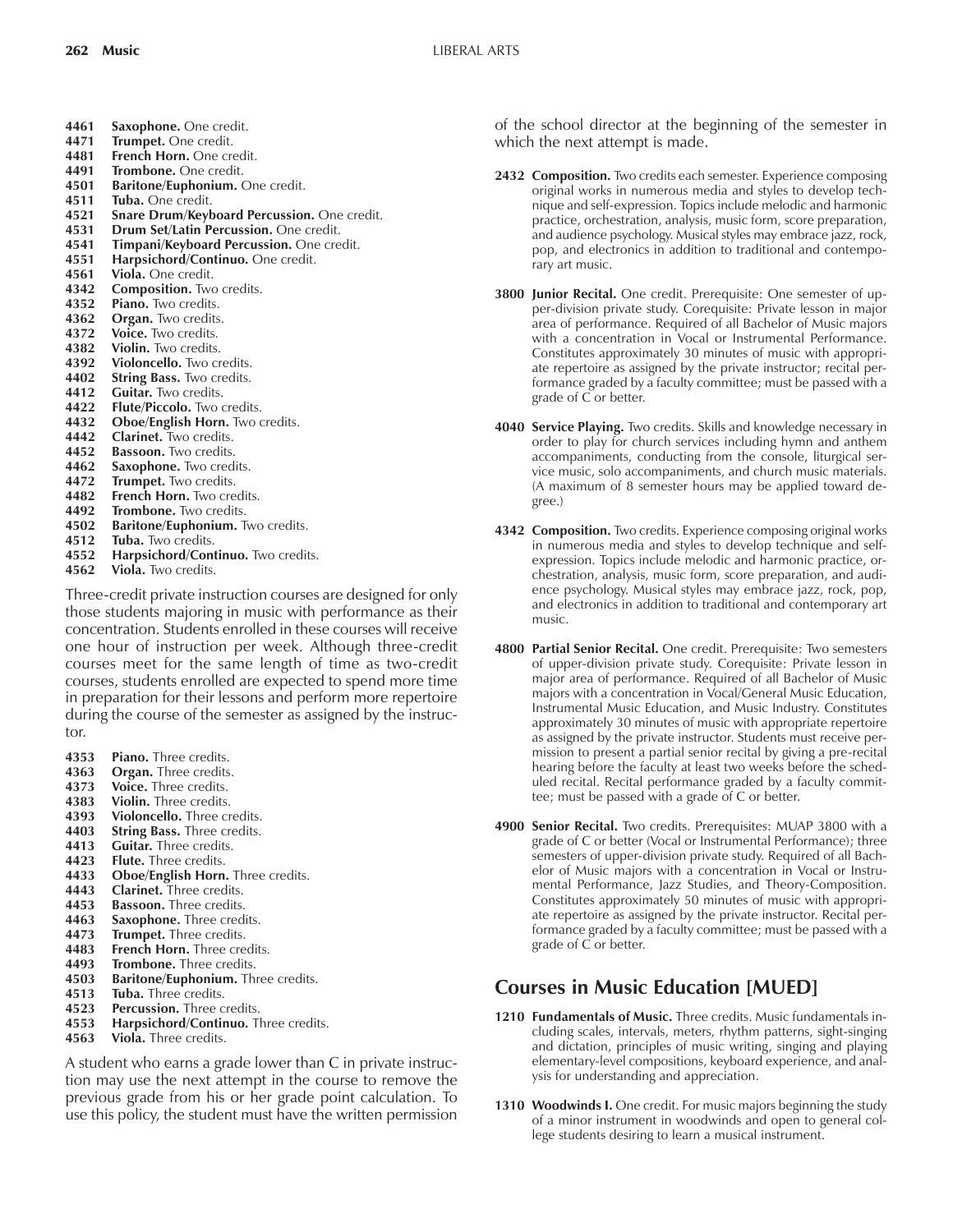- **1320 Percussion I.** One credit. Building performance ability on snare drum in all styles of playing.
- **1330 Brass I.** One credit. Designed for music majors beginning the study of a minor instrument in brass and open to the general college student desiring to learn a musical instrument.
- **1410 Strings I.** One credit. Instruction in the elements of stringed instrument playing. The student will select one instrument of the string group and continue its study through one semester.
- **2000 Philosophy and Introduction to Music Education.** Two credits. First course in the music education curriculum for students working toward vocal-general or instrumental K-12 teacher licensure. Organization and curriculum of American music education as well as the place of music education in the total program of the school explored.
- **2010 Introduction to Wind and String Instruments.** Two credits. Prerequisite: MUED 2000. Provides basic performance skills as well as historical and introductory pedagogical knowledge of selected wind and string instruments.
- **2210 Instrumental Techniques for Music Classroom.** Two credits. Prerequisite: MUED 2000. Learning to play the recorder, guitar, autoharp, and basic mallet and other percussion instruments with teaching application to school music.
- **2310 Choral Music Lab.** One credit. Two semesters of Choral Music Lab required of all Vocal/General Education majors. Study and rehearsal of public school materials and repertoire not covered in other music classes. Provides opportunities to explore various methodologies and apply pedagogical skills in a clinical environment. Also provides upper-division music education students opportunities to conduct and teach in an experimental/laboratory setting.
- **2320 Instrumental Music Lab.** One credit. Two semesters of Instrumental Lab required of all Instrumental Music Education majors. Study and rehearsal of public school materials and repertoire not covered in other music classes. Provides opportunities to explore various methodologies and apply pedagogical skills in a clinical environment. Also provides upper-division music education students opportunities to conduct and teach in an experimental/laboratory setting.
- **3190 General Music in the Middle and Senior High School.** Two credits. Prerequisite: MUED 2000. Required for students working toward vocal-general or instrumental K-12 teacher licensure. Introduces vocal/general music education majors to methods and materials available for teaching general music to students in grades 6-12.
- **3200 Music in the Elementary Grades for Music Majors.** Three credits. Prerequisite: MUED 2000. Focuses on the need for music in the classroom, provides experiences in current methods of music education, and seeks to establish a logical framework of the structure and nature of music as a discipline and an art.
- **3210 Music in the Elementary Grades for Non-Music Majors.** Three credits. Materials and methods appropriate for elementary grade general music, including a comparison of available music series and recordings; care of the child voice; beginning experience in pitched and non-pitched percussion; and simple wind instruments. Pedagogical trends and methods; analysis for understanding and appreciation.
- **3220 Choral Music in the Middle and Senior High School.** Two credits. Prerequisites: MUED 3200 and MUS 3140. Rehearsal techniques, choral materials, organization of ensembles, classification of voices including changing voice, general music methods, and materials.
- **3230 Instrumental Materials.** Three credits. Prerequisites: MUED 2000 and MUS 3140. Examination of materials suitable for public school instrumental music programs. Practice in classifying, grading, and programming. Development of music education philosophy for the control of those procedures.
- **3240 Band Organization.** Two credits. Basic organization and administration of a practical band program. Instrumentation planning in the feeder program; financing.
- **3250 Marching Band Techniques.** Two credits. Basic drill, principles of showmanship, and show planning for the band.
- **3310 Woodwinds II.** One credit. Prerequisite: MUED 1310. Instruction in the principles and problems of teaching woodwind instruments. Emphasis on problems found in performance by school students.
- **3320 Percussion II.** One credit. Prerequisite: MUED 1320. Acquaints the music major with the principal percussion instruments including the Afro-Indo-Latin groups.
- **3330 Brass II.** One credit. Prerequisite: MUED 1330. Acquaints the music major with the accepted fingerings, embouchures, and basic principles of the band and orchestra.
- **3350 Strings II.** One credit. Prerequisite: MUED 1410. Acquaints the music major with the string family of instruments. Study of three instruments other than the student's string minor instrument.
- **4210 General Music Program K-6.** Two credits. Prerequisite: MUEN 3200. The role of music and music teaching in elementary education; its objectives, methods, materials, and procedures; innovative trends and exemplary practices; evaluative techniques.
- **4220 Middle School Music.** Two credits. Prerequisite: MUEN 3220. The role of music and music teaching in middle school education; its objectives, methods, materials, and procedures; innovative trends and exemplary practices; evaluative techniques.
- **4230 Secondary School Methods and Materials.** Two credits. Prerequisite: MUEN 3230. The role of music and music teaching in secondary education; its objectives, methods, materials, and procedures; innovative trends and exemplary practices; evaluative techniques.
- **4240 Instrumental Rehearsal Problems.** Two credits. Designed to improve teaching in instrumental music classes through study of rehearsal planning and techniques, the interpretation of music to students, and group dynamics.
- **4250 Advanced Marching Techniques.** Two credits. Prerequisite: MUED 3250. Further development and application of marching band techniques as utilized in half-time and contest show production. Selection and analysis of music scores.
- **4260 School Instrumental Materials.** Two credits. Analysis and compilation of a significant bibliography of instrumental material suitable for use in public schools. Emphasis on practical material possessing a maximum of aesthetic value.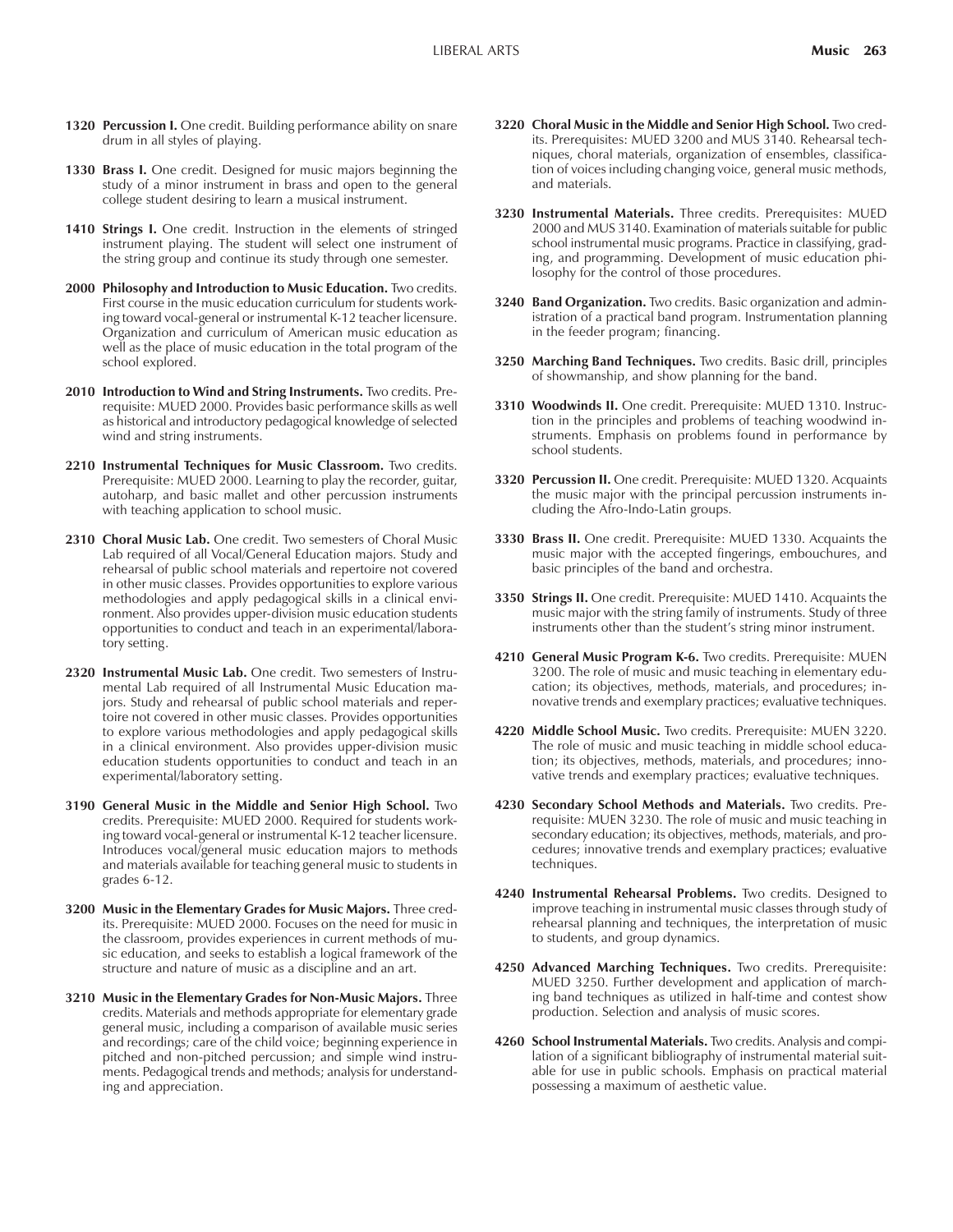**4670 Music for the Young Child.** Four credits. Music fundamentals, materials, and methods appropriate for pre-school through grade three; pantomime, role playing, improvisation, rhythm, movement, listening, and singing.

# **Courses in Music Ensembles [MUEN]**

Music ensembles are maintained for the benefit of the student body and to provide training for students majoring or minoring in Music. Any MTSU student is eligible to enroll in any McLean School of Music ensemble. All students must have permission of the instructor or audition for placement in an appropriate ensemble. Contact the music office for additional information. All music ensembles may be repeated for credit.

- **3000 Accompanying.** One credit each semester. Both solo and ensemble vocal and instrumental repertory with emphasis on the role of the piano in these combinations. Performance required.
- **3100 The Band of Blue Marching Band.** Zero-one credit per semester. Participation in all phases of the band, including rehearsals and appearances.
- **3110 Symphonic Band.** Zero-one credit each semester. Preparation and public performance of concert and repertoire. Open by audition.
- **3120 Wind Ensemble.** Zero-one credit each semester. Preparation and public performance of concert band and wind band repertoire. Open by audition.
- **3200 Concert Chorale.** Zero-one credit each semester. Participation in all phases of chorus, including rehearsals and appearances.
- **3210 Meister Singers.** One credit each semester. Participation in all phases of the group, including rehearsals and appearances. Reading of early English madrigals and traditional American music.
- **3220 Womenís Chorus.** Zero-one credit each semester. Preparation and public performance of treble clef choral repertoire.
- **3230 Schola Cantorum.** One credit each semester. Preparation and public performance of English madrigals and traditional American choral repertoire. Open by audition.
- **3240 MTSU Singers.** One credit each semester. Participation and public performances of a variety of popular and commercial music. Open by audition.
- **3250 Opera Workshop.** One credit each semester. Preparation and public performance of opera. Technical and performing aspects of opera production as they pertain to light and grand opera.
- **3260 University Chorus.** Zero-one credit each semester. Preparation and public performance of varied choral repertoire. Open by audition.
- **3300 Symphony Orchestra.** Zero-one credit each semester. Participation in all phases of the orchestra, including rehearsals and appearances.
- **3400 Jazz Ensemble.** Zero-one credit each semester. A performing organization providing instruction and experience in playing jazz.
- **3410 Salsa Band.** One credit each semester. Preparation and public performance of appropriate repertoire. Open by audition.
- **3420 Commercial Music Ensemble.** One credit each semester. Acquaints the student with the rehearsal and performance of commercial music.
- **3430 Jazz Combo.** One credit each semester. Preparation and public performance of appropriate repertoire. Open by audition.
- **3500 Percussion Ensemble.** One credit each semester. Performance of percussion ensemble literature. Programs are presented.
- **3700 Mixed Chamber Ensemble.** One credit each semester. Preparation and public performance of music literature appropriate to the ensemble.
- **3710 Brass Chamber Ensembles.** One credit each semester. Preparation and public performance of appropriate chamber music repertoire. Open by audition.
- **3720 Guitar Chamber Ensembles.** One credit each semester. Preparation and public performance of appropriate chamber music. Open by audition.
- **3730 Piano Chamber Ensembles.** One credit each semester. Preparation and public performance of appropriate chamber music. Open by audition.
- **3740 String Chamber Ensemble.** One credit each semester. Preparation and public performance of appropriate chamber music. Open by audition.
- **3750 Woodwind Chamber Ensemble.** One credit each semester. Preparation and public performance of appropriate chamber music. Open by audition.

# **Courses in Music History and Literature [MUHL]**

- **1610 Music History I.** Two credits. Prerequisite: MUTH 1000 with a grade of C- or better or satisfactory score on theory diagnostic exam. The first required music history course for music majors. Surveys the basic elements of music, world music cultures, American vernacular music, and Western art music. Establishes foundation of further music study.
- **1620 Music History II.** Two credits. Prerequisite: MUHL 1610 with grade of C- or better. The second required music history course for music majors. Surveys Western art music of the seventeenth and eighteenth centuries, i.e., the Baroque and Classical periods.
- **2610 Music History III.** Two credits. Prerequisite: MUHL 1610 with grade of C- or better. The third required music history course for music majors. Surveys Western art music of the nineteenth and twentieth centuries, i.e., the Romantic, Modern, and Postmodern periods.
- 2620 Music History IV. Two credits. Prerequisite: MUHL 1610, with grade of C- or better. The fourth required music history course for music majors. Surveys Western art music from ancient Greece through Middle Ages and Renaissance.
- **2910 Styles and Analysis of Jazz.** Two credits. Technical features of various styles from the inception of jazz to present. Introduction of jazz style periods, performance practices, stylistic features, and artists.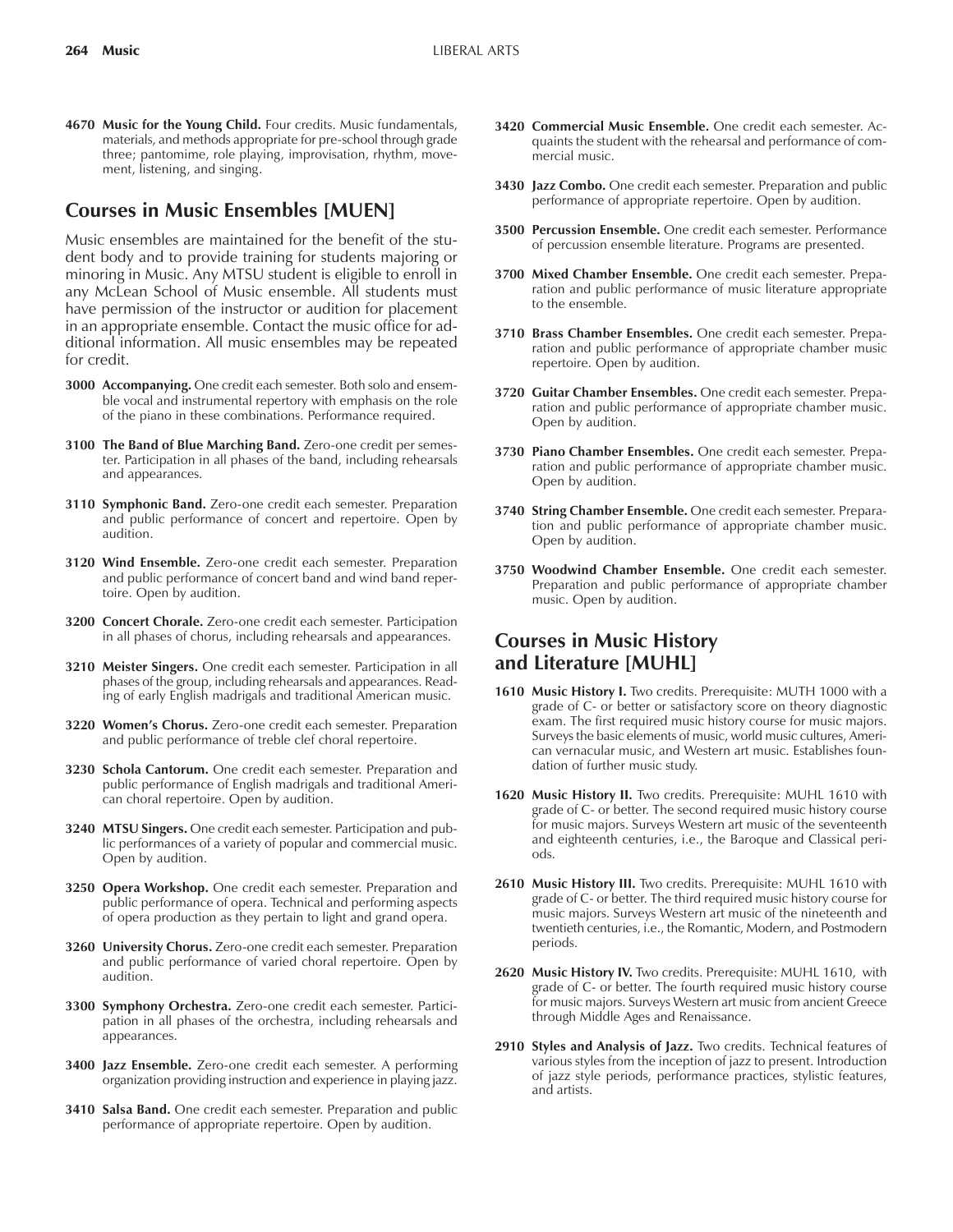- **3120 Masterworks of Classical Music.** Three credits. Selected great works from the Western classical tradition. Listening, watching, reading, and concert attendance.
- **3140 History of Rock 'n' Roll.** Three credits. A historical and cultural examination of rock 'n' roll music from its origins to the present.
- **3150 Musics of the South.** Three credits. A cultural and historical examination of the musical traditions of the southern United States from the colonial era to the present.
- **3670 History of Popular Music in America.** Three credits. Chronological study of American popular music from the colonial period to the present. Formulation of perspectives of the role of popular music in American culture.
- **4060 Survey of Guitar Literature.** Three credits. Basic literature for the guitar from the Renaissance to the present. Analysis, listening, research, and performance.
- **4130 Survey of World Music.** Three credits. Selected music cultures from around the world and here at home. Listening, watching, reading, and concert attendance.
- **4530 History of Jazz.** Three credits. Study of the history and literature of jazz music including African roots, developments and aspects of style periods, and the contemporary state of jazz. Listening and analysis.
- **4630 Seventeenth- and Eighteenth-Century Music.** Three credits. Prerequisite: Permission of instructor. A survey of Western classical music during the Baroque and Classic periods; emphasis on topics selected by instructor.
- **4640 Nineteenth-Century Music.** Three credits. Prerequisite: Permission of instructor. A survey of Western classical music during the Romantic period; emphasis on topics selected by instructor.
- **4650 Twentieth-Century Music.** Three credits. Prerequisite: Permission of instructor. A survey of twentieth century Western art music; emphasis on topics selected by instructor. Examines the major developments of music during the late Romantic, Modern, and Postmodern eras.
- **4660 American Music.** Three credits. Prerequisite: Permission of instructor. A survey of American music from the colonial era to the present; added emphasis on topics selected by the instructor. Examines folk, popular, art, sacred, and secular traditions within their cultural and historical contexts.
- **4680 Choral Literature.** Two credits. Examination of choral literature from the Renaissance to the present. Program selection. Analysis of choral pieces.
- **4690 Piano Literature.** Three credits. Survey of the basic literature of the harpsichord and the piano from the eighteenth century to the present. Live performance, analysis, and research.
- **4710 Vocal Literature.** Three credits. Basic repertory of Italian airs, German lieder, French art songs, and solo vocal works of other nationalistic schools, as well as English and American song literature.
- **4720 Organ Literature.** Two credits. A chronological study of organ literature from the Medieval period to the present. Objectives include knowledge of the repertoire and composers and historical perspective of styles and organ building.
- **4730 Brass Literature.** Two credits. A chronological study of brass literature from the Renaissance period to the present. Objectives include knowledge of the repertoire and composers and historical perspective of styles, types, and common performance practice.
- **4740 Percussion Literature.** Two credits. A chronological study of percussion literature from the nineteenth century to the present. Objectives include knowledge of the repertoire and composers and historical perspective of styles, types, and common performance practice.
- **4750 String Literature.** Two credits. A chronological study of string literature from the nineteenth century to the present. Objectives include knowledge of the repertoire and its composers and historical perspective of styles, types, and common performance practice.
- **4760 Woodwind Literature.** Two credits. A chronological study of woodwind literature from the Renaissance period to the present. Objectives include knowledge of the repertoire and composers and historical perspective of styles, types, and common performance practice.
- **4790 Orchestral and Wind Ensemble Literature.** Two credits. An indepth study of orchestral and wind ensemble repertoire.
- **4800 Art Music and African Americans.** Two credits. A chronological and topical overview of African American musicians and composers and the primary genres of African American art music from slavery to the present.

# **Courses in Music Pedagogy [MUPD]**

- 2180 Diction for Singers I (English and Latin). Two credits. Lecture demonstration course for familiarization of the International Phonetic Alphabet and correct pronunciation of texts in English and Latin.
- **2190 Diction for Singers II (Italian).** Two credits. Prerequisite: MUPD 2180. Lecture demonstration course for familiarization of the International Phonetic Alphabet and correct pronunciation of texts in Italian.
- **2200 Diction for Singers III (German).** Two credits. Prerequisite: MUPD 2180. Lecture demonstration course for the familiarization of the International Phonetic Alphabet and correct pronunciation of texts in German.
- **2210 Diction for Singers IV (French).** Two credits. Prerequisite: MUPD 2180. Lecture demonstration course for familiarization of the International Phonetic Alphabet and correct pronunciation of texts in French.
- **3050 Jazz Pedagogy.** Two credits. Techniques and methods of teaching jazz studies including the training of jazz ensembles and combos.
- **4110 Advanced Brass Pedagogy.** Two credits. Advanced study of conceptual, physiological, acoustical, and pedagogical methods and materials used in the teaching of beginning, intermediate, and advanced brass students.
- **4120 Advanced Percussion Pedagogy.** Two credits. Advanced study of conceptual, physiological, acoustical, and pedagogical methods and materials used in the teaching of beginning, intermediate, and advanced percussion students.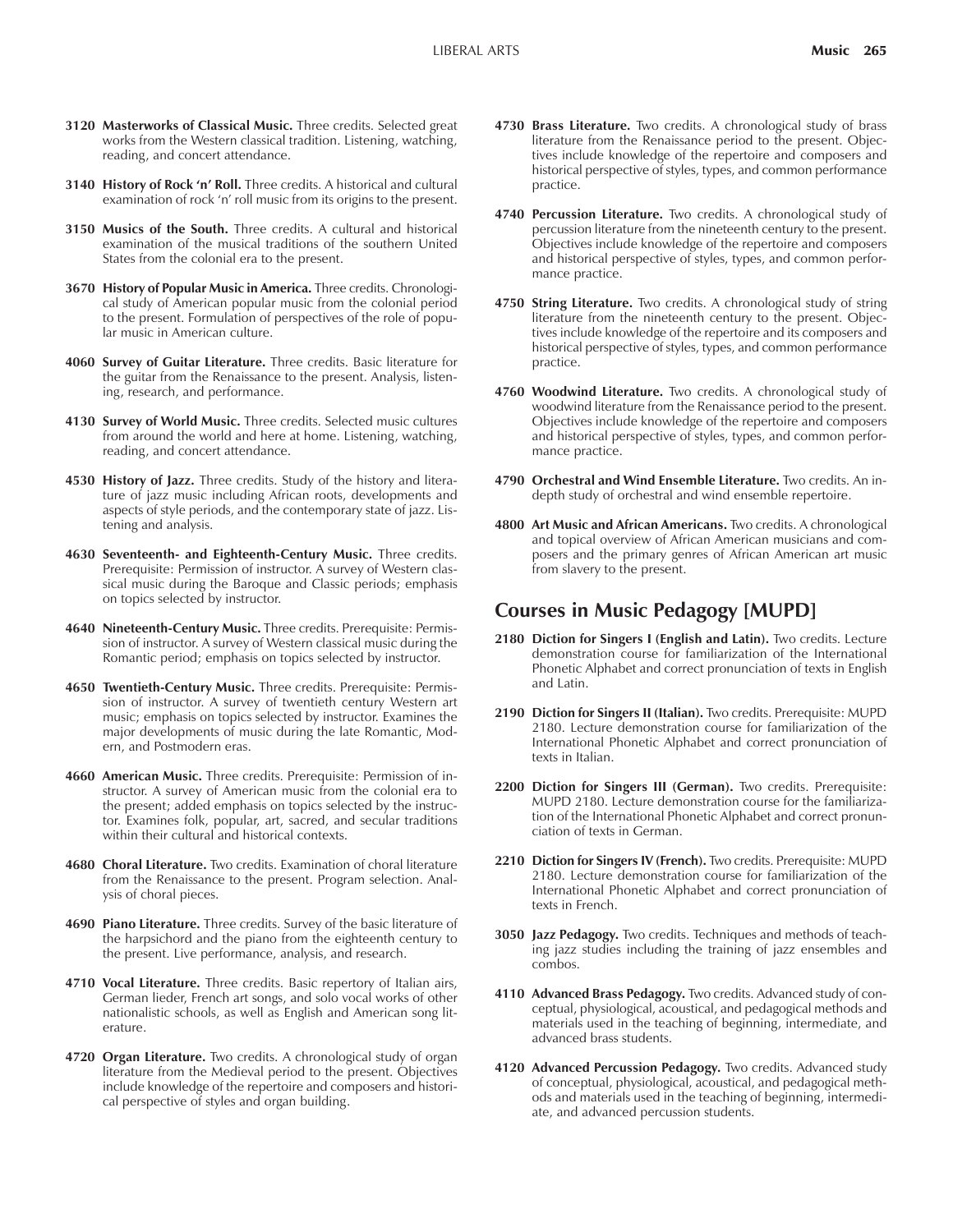- **4130 Advanced String Pedagogy.** Two credits. Advanced study of conceptual, physiological, acoustical, and pedagogical methods and materials used in the teaching of beginning, intermediate, and advanced string students.
- **4140 Advanced Woodwind Pedagogy.** Two credits. Advanced study of conceptual, physiological, acoustical, and pedagogical methods and materials used in the teaching of beginning, intermediate, and advanced woodwind students.
- **4310 Vocal Pedagogy. Two credits**. Techniques for teaching the fundamentals of singing. Vocalises and repertoire. Physical aspects of singing.
- **4320 Piano Pedagogy.** Two credits. The various technical and philosophical approaches in teaching piano. Examination of teaching repertory through intermediate level. Supervised teaching through intermediate level.
- **4330 Organ Pedagogy.** Two credits. Instruction in the principles of teaching organ—(1) manual and pedal techniques, (2) organ methods, and (3) organ repertoire of varying degrees of difficulty and of all period styles from pre-Bach through twentieth century.
- **4350 Guitar Pedagogy.** Two credits. Study of the theoretical and practical basis of teaching guitar.

# **Courses in Music Theory [MUTH]**

- **1000 Elements of Music.** Three credits. For those needing remedial work before enrolling in Theory 1110. Topics covered include music reading in G and F clefs, intervals, major and minor scales; rhythm.
- **1110 Theory and Aural Skills I.** Four credits. Prerequisite: MUTH 1000 with grade of C- or higher or satisfactory score on theory diagnostic exam. Harmonic tonality and fixed-do solfège through chorale analysis and harmonizations of given bass lines. Major and minor scales and harmonizations through secondary function.
- **1120 Theory and Aural Skills II.** Four credits. Prerequisite: MUTH 1110. Harmonic tonality and fixed-do solfège through chorale

analysis and harmonizations of given bass lines. Modal scales, harmonization, and analysis through the augmented sixth.

- **2110 Theory and Aural Skills III.** Three credits. Prerequisite: MUTH 1120. Harmonic tonality and twentieth-century vocabularies. Nineteenth-century chromaticism.
- **2120 Theory and Aural Skills IV.** Three credits. Prerequisite: MUTH 2110. Continued study of harmonic tonality and twentieth century vocabularies. Twentieth-century practices.
- **3020 Commercial Songwriting.** Three credits. (Same as RIM 3020.) Prerequisites: RI majors - admission to candidacy and RIM 1230 or MUTH 1110 or permission of instructor; others - permission of instructor. Organization of ideas, words, and music into the writing of popular songs. Analysis of songwriting trends. Students will be expected to play guitar or piano and sing.
- **3110 Counterpoint.** Three credits. Prerequisite: MUTH 2120 with C or better. Review and continuation of contrapuntal techniques. Canon, imitation, various contrapuntal devices, inventions, and beginning fugue. Analysis and some degree of original work.
- **3160 Jazz Theory I.** Three credits. Prerequisite: MUTH 1120. Exploration of the harmonic syntax, melodic construction, and song forms in jazz music. Analysis, listening, original composition, and practice hearing jazz chords and progressions.
- **3170 Jazz Theory II.** Three credits. Prerequisite MUTH 3160. Further study of jazz harmonic and melodic language, including nonfunctional harmony, modal progressions, and other post-bebop developments. Analysis, ear training, and much original composition.
- **4110 Form and Analysis.** Three credits. Prerequisite: MUTH 2120. Binary and tenary forms, simple rondos and sonatinas progressing to sonata form, large rondos, theme and variations, art song, and free forms. Stylistic analysis and study of devices and materials from early to contemporary periods.
- **4130 Instrumentation.** Two credits. Prerequisite: MUTH 2120. Compass and tonal qualities of band and orchestra instruments; transposition. Fundamentals of arranging for various instrumental groupings.